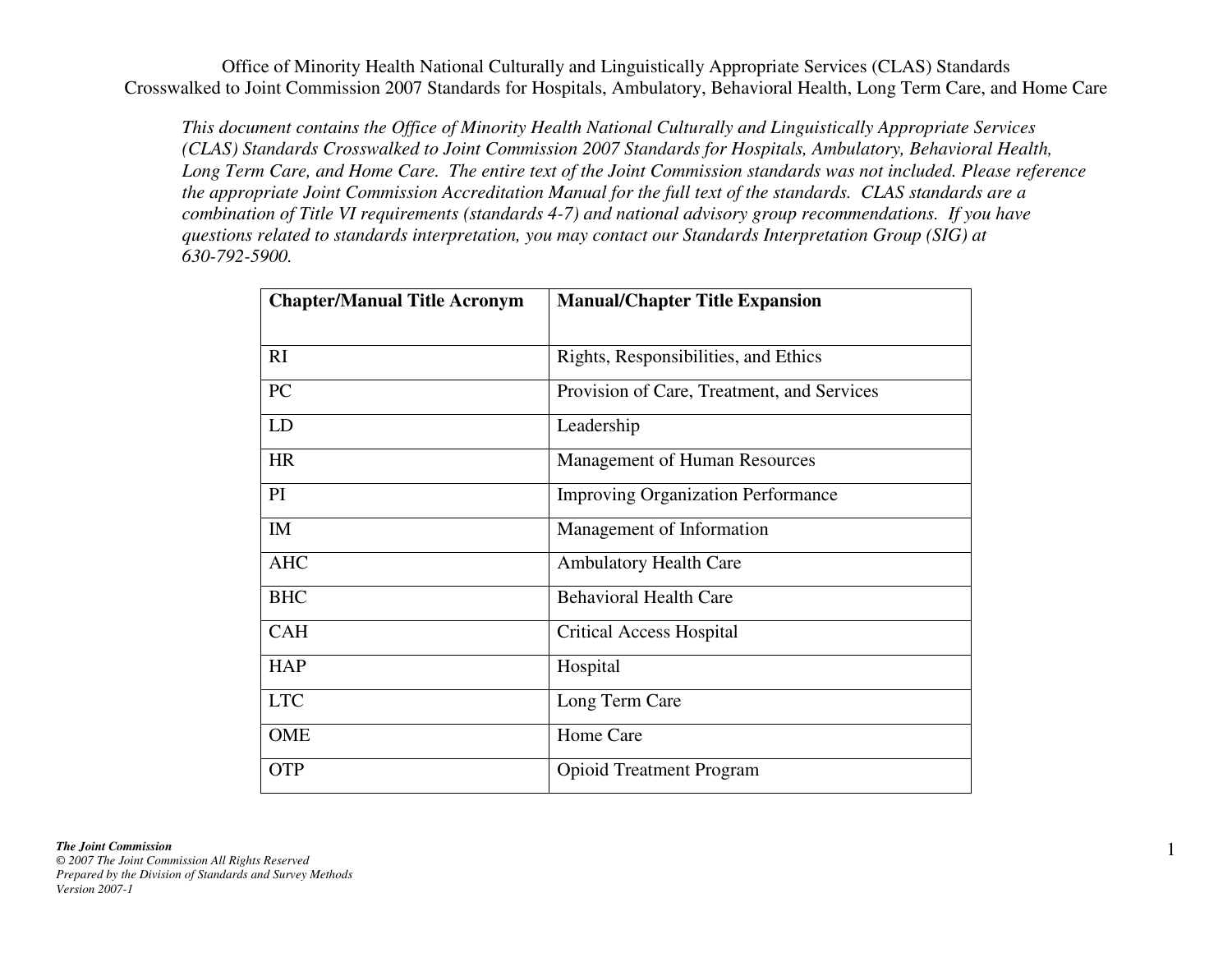| <b>OMH CLAS Standard</b>       | <b>The Joint Commission Standards</b>                                    | <b>Comments</b>                                          |
|--------------------------------|--------------------------------------------------------------------------|----------------------------------------------------------|
| <b>Standard 1. Health care</b> | RI.2.10 The organization respects the rights of patients.                | Standard 1 is the foundation on which other              |
| organizations should ensure    | <b>EP.2</b> Each patient has a right to have his or her cultural,        | CLAS standards are based and incorporates a              |
| that patients/consumers        | psychosocial, spiritual, and personal values, beliefs, and               | variety of The Joint Commission standards.               |
| receive from all staff members | preferences respected.                                                   |                                                          |
| effective, understandable, and |                                                                          | OMH provides the following suggestions for               |
| respectful care that is        | RI.2.20 Patients receive information about their rights.                 | implementing this standard:                              |
| provided in a manner           | EP.1 Information on rights is provided to each patient.                  | Cross-cultural education and training for                |
| compatible with their cultural | <b>EP.15 (BHC-OTP only)</b> For Opioid Treatment Programs:               | staff                                                    |
| health beliefs and practices   | Programs support patient choice in seeking alternative therapies         | Assessment of staff learning skills through<br>$\bullet$ |
| and preferred language.        | while providing appropriate guidance in the process. Programs            | testing, direct observation, monitor                     |
|                                | may provide culturally appropriate or popular and non-harmful            | patient/personnel encounter                              |
|                                | alternative therapies as indicated (such as acupuncture or               | Assess in staff performance review                       |
|                                | providing a space for sweat lodge ceremonies in a rural clinic           | Healthcare organizations should provide<br>$\bullet$     |
|                                | serving Native Americans).                                               | patients/consumers with information                      |
|                                |                                                                          | regarding existing laws and policies                     |
|                                | RI.2.30 Patients are involved in decisions about care,                   | prohibiting disrespectful or discriminatory              |
|                                | treatment, and services provided.                                        | treatment or marketing/enrollment practices              |
|                                | <b>EP.1</b> Patients are involved in decisions about their care,         |                                                          |
|                                | treatment, and services.                                                 |                                                          |
|                                | RI.2.100 The organization respects the patient's right to and            |                                                          |
|                                | need for effective communication.                                        |                                                          |
|                                | <b>EP.1</b> The hospital respects the right and need of patients for     |                                                          |
|                                | effective communication.                                                 |                                                          |
|                                | <b>EP.2</b> Written information provided is appropriate to the age,      |                                                          |
|                                | understanding, and as appropriate to the population served, the          |                                                          |
|                                | language of the patient.                                                 |                                                          |
|                                | <b>EP.3</b> The hospital provides interpretation (including translation) |                                                          |
|                                | services as necessary.                                                   |                                                          |
|                                | <b>EP.4</b> The hospital addresses the needs of those with vision,       |                                                          |
|                                | speech, hearing, language, and cognitive impairments.                    |                                                          |
|                                |                                                                          |                                                          |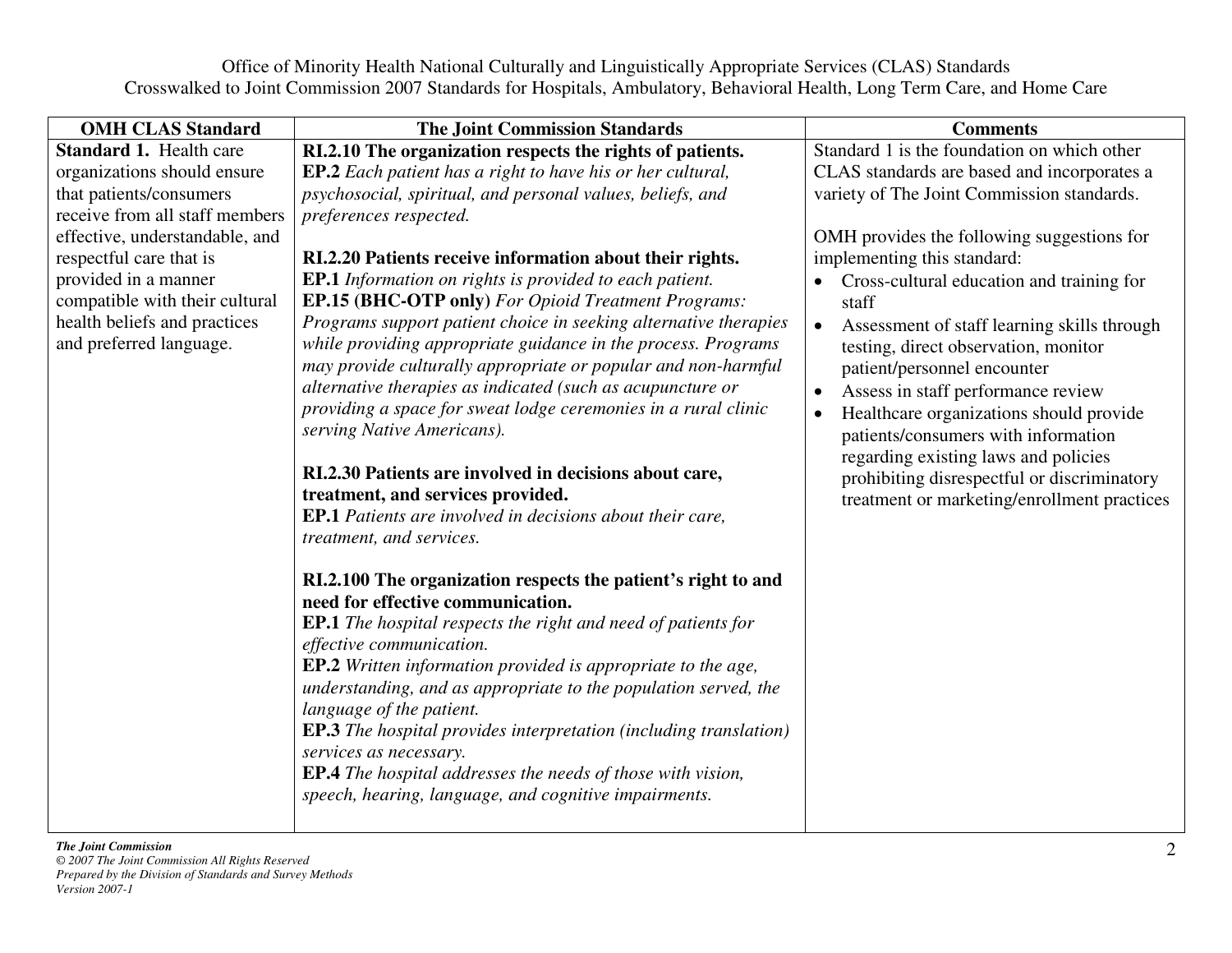| <b>OMH CLAS Standard</b> | <b>The Joint Commission Standards</b>                                         | <b>Comments</b> |
|--------------------------|-------------------------------------------------------------------------------|-----------------|
|                          | RI.2.220 (LTC only) Residents receive care that respects their                |                 |
|                          | personal values, beliefs, cultural and spiritual preferences,                 |                 |
|                          | and life-long patterns of living.                                             |                 |
|                          | <b>EP.1</b> Patients' personal values, beliefs, and cultural and spiritual    |                 |
|                          | preferences are respected by the organization.                                |                 |
|                          | PC.2.20 (AHC, HAP, LTC, OME only) The organization                            |                 |
|                          | defines in writing the data and information gathered during                   |                 |
|                          | assessment and reassessment.                                                  |                 |
|                          | <b>EP.3</b> If applicable, separate specialized assessment and                |                 |
|                          | reassessment information is identified for the various populations<br>served. |                 |
|                          | <b>EP.4 (HAP and AHC only)</b> The information defined by the                 |                 |
|                          | hospital to be gathered during the initial assessment includes the            |                 |
|                          | following, as relevant to the care, treatment, and services:                  |                 |
|                          | physical assessment, psychological assessment, social                         |                 |
|                          | assessment, each patient's nutrition and hydration status, each               |                 |
|                          | patient's functional status, for patients receiving end-of-life care,         |                 |
|                          | the social spiritual, and cultural variables that influence the               |                 |
|                          | perceptions and expressions of grief by the patient, family                   |                 |
|                          | members, or significant others.                                               |                 |
|                          | <b>EP.6 (OME only)</b> The information defined by the organization to         |                 |
|                          | be gathered during the initial assessment includes, as relevant to            |                 |
|                          | the care, treatment, and services, at least the following: pertinent          |                 |
|                          | diagnoses, pertinent physical findings, pertinent medical history,            |                 |
|                          | the patient's functional status, the patient's psychosocial status            |                 |
|                          | (for example, emotional barriers to treatment, cognitive                      |                 |
|                          | limitations, memory, orientation), cultural or religious practices            |                 |
|                          | that may affect care, treatment, and services, the patient's family           |                 |
|                          | or support system and the care they are capable and willing to                |                 |
|                          | provide, the patient's and family's educational needs, abilities,             |                 |
|                          | motivation, and readiness to learn, the patient's home                        |                 |

# *The Joint Commission*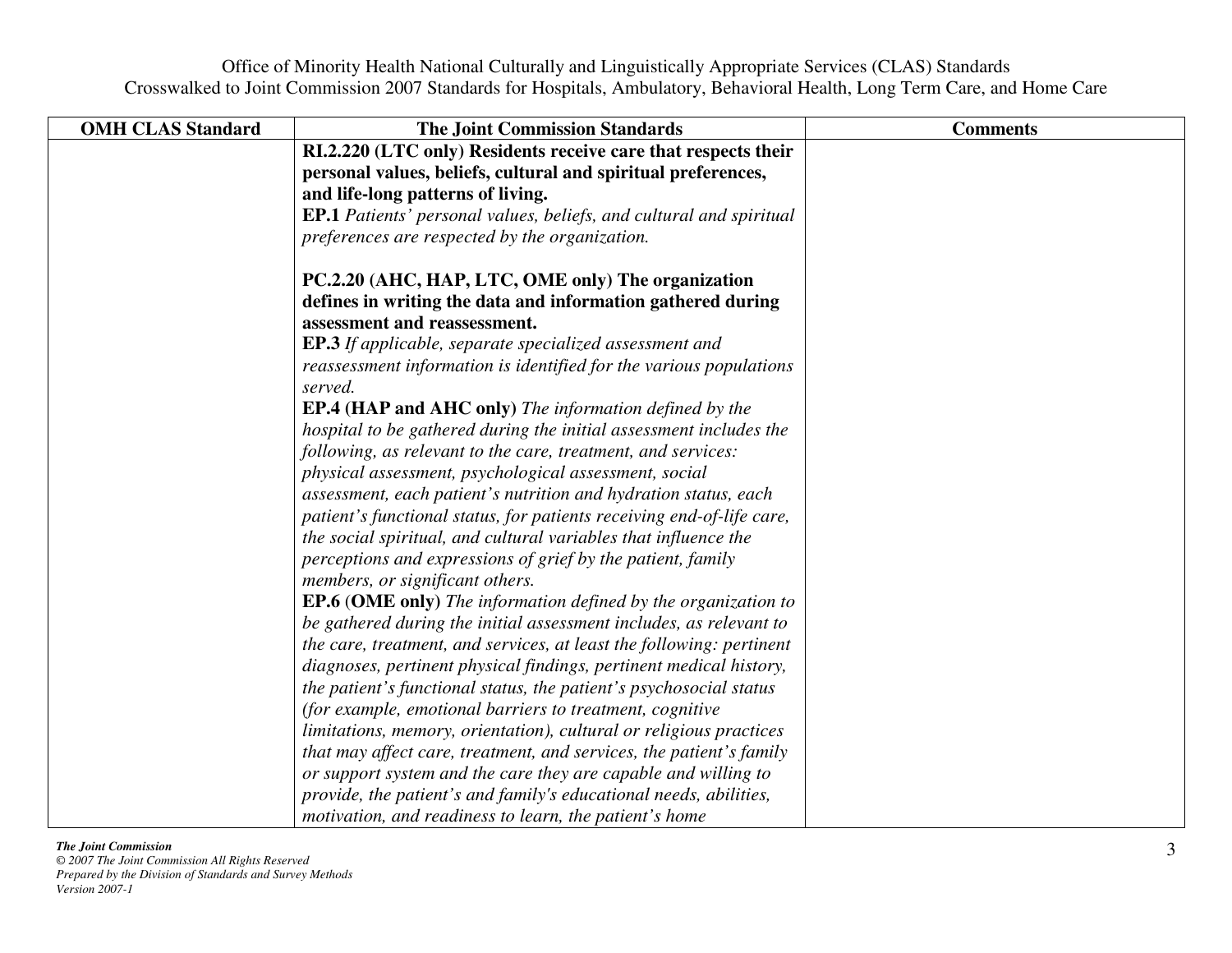| <b>OMH CLAS Standard</b> | <b>The Joint Commission Standards</b>                                 | <b>Comments</b> |
|--------------------------|-----------------------------------------------------------------------|-----------------|
|                          | environment (for example, architectural barriers, safety hazards,     |                 |
|                          | availability of electricity, telephone service, and so on), any other |                 |
|                          | relevant information that may affect the patient's goals.             |                 |
|                          | <b>EP.8 (OME only)</b> In addition, for hospice services, the         |                 |
|                          | information also includes at least the following: the severity of     |                 |
|                          | symptoms and factors that alleviate or exacerbate physical            |                 |
|                          | symptoms, the comfort level of a patient who chooses not to take      |                 |
|                          | nutrition therapy, patient and family spiritual orientation,          |                 |
|                          | including, as appropriate, any involvement in a religious group,      |                 |
|                          | spiritual concerns or needs identified by the patient or family,      |                 |
|                          | such as despair, suffering, guilt, and forgiveness, patient and       |                 |
|                          | family involvement in a support group, if any, additional             |                 |
|                          | information about the patient's psychosocial status, such as          |                 |
|                          | family relationships, social history, the source and adequacy of      |                 |
|                          | environmental and other resources, coping mechanisms, and the         |                 |
|                          | patient's and family's reactions to the illness, the need for         |                 |
|                          | volunteer services to offer support or respite to the patient,        |                 |
|                          | family, or other caregivers, the need for an alternative setting or   |                 |
|                          | level of care, anticipated discharge needs including bereavement      |                 |
|                          | and funeral needs, survivor risk factors, such as the nature of the   |                 |
|                          | relationship with the patient, circumstances surrounding the          |                 |
|                          | death, behaviors before and after the death, availability of coping   |                 |
|                          | mechanisms, and potential for pathological grief reactions.           |                 |
|                          | <b>EP.14 (LTC only)</b> The information defined by the organization   |                 |
|                          | to be gathered during the initial assessment( $s$ ) also includes the |                 |
|                          | resident's communication status, including the following: ability     |                 |
|                          | to hear, ability to speak, predominant language(s), modes of          |                 |
|                          | expression.                                                           |                 |
|                          | <b>EP.17 (LTC only)</b> The information defined by the organization   |                 |
|                          | to be gathered during the initial assessment( $s$ ) also includes the |                 |
|                          | resident's nutritional and hydration status and needs, including      |                 |
|                          | the following: potential nutritional risk, deficiencies, and needs,   |                 |

### *The Joint Commission*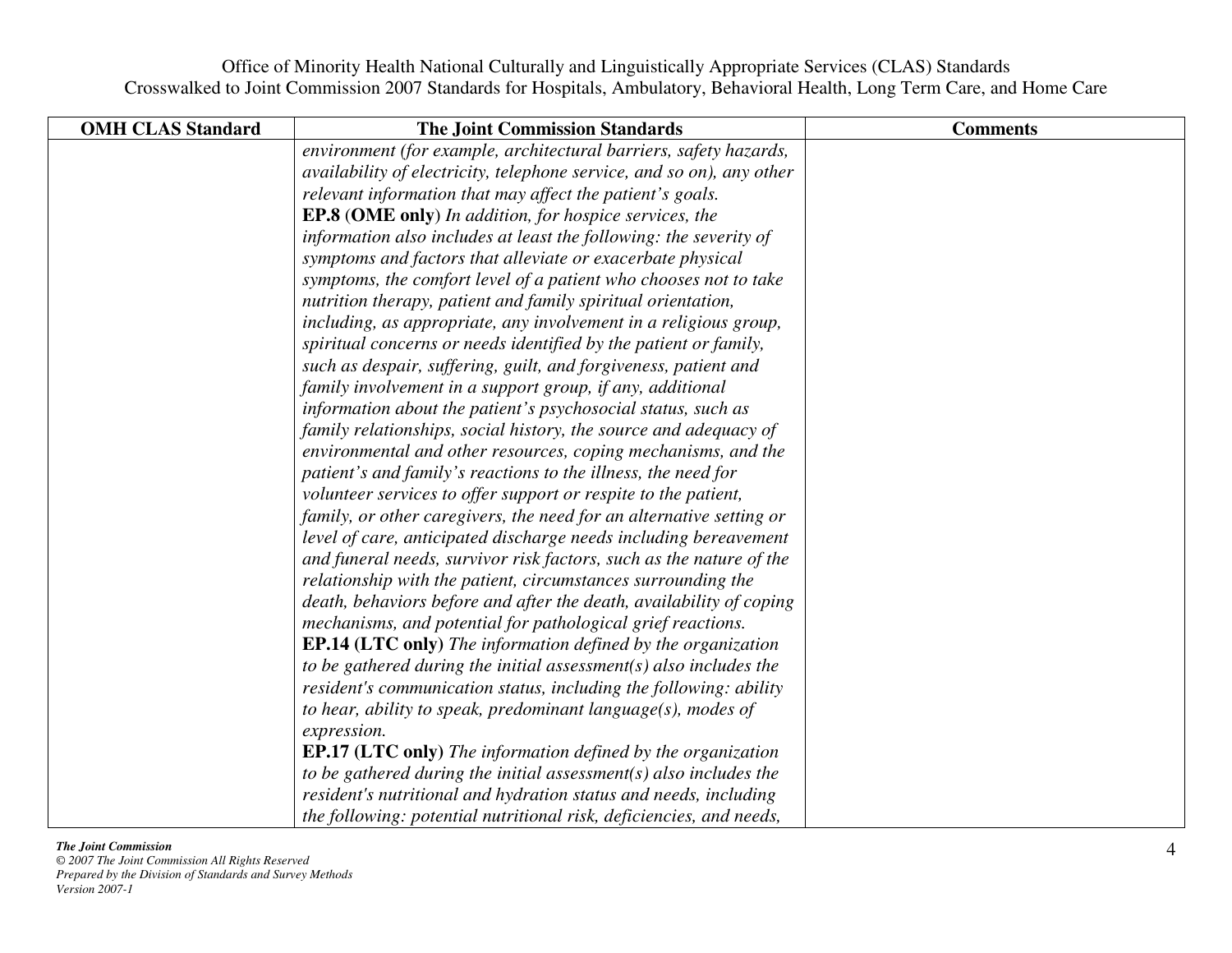| <b>OMH CLAS Standard</b> | <b>The Joint Commission Standards</b>                                 | <b>Comments</b> |
|--------------------------|-----------------------------------------------------------------------|-----------------|
|                          | cultural, religious, or ethnic food preferences, nutrient-intake      |                 |
|                          | patterns and special dietary requirements, dietary/food allergies,    |                 |
|                          | food and fluid consumption, bowel and urinary output, skin            |                 |
|                          | integrity, swallowing problems, appropriate laboratory tests,         |                 |
|                          | weight (at least monthly), criteria used to evaluate weight gain      |                 |
|                          | and loss to determine the need for further assessment.                |                 |
|                          | <b>EP.20 (LTC only)</b> The information defined by the organization   |                 |
|                          | to be gathered during the initial assessment( $s$ ) also includes the |                 |
|                          | resident's psychosocial and spiritual status, including the           |                 |
|                          | following: cultural and ethnic factors which influence care,          |                 |
|                          | treatment, and services, current emotional status, social skills,     |                 |
|                          | current living situation, family relationships and circumstances,     |                 |
|                          | relevant past history of roles, response to stress caused by the      |                 |
|                          | illness and required treatment, spiritual orientation, status, and    |                 |
|                          | needs, the dying resident's concerns related to hope, despair,        |                 |
|                          | guilt, or forgiveness.                                                |                 |
|                          | <b>EP.21 (LTC only)</b> In addition, when the bereavement process is  |                 |
|                          | a significant factor, the psychosocial assessment includes the        |                 |
|                          | social, spiritual, and cultural variables that influence the          |                 |
|                          | perceptions and expressions of grief by the resident or family.       |                 |
|                          | PC.2.60 (BHC only) The organization defines in writing the            |                 |
|                          | data and information gathered during the psychosocial                 |                 |
|                          | assessment.                                                           |                 |
|                          | <b>EP. 3</b> When addressing bereavement, the psychosocial            |                 |
|                          | assessment includes the social, spiritual, and cultural variables     |                 |
|                          | that influence the perceptions and expressions of grief by the        |                 |
|                          | client or family.                                                     |                 |
|                          | PC. 4.10 Development of a plan for care, treatment, and               |                 |
|                          | services is individualized and appropriate to the patient's           |                 |
|                          | needs, strengths, limitations, and goals.                             |                 |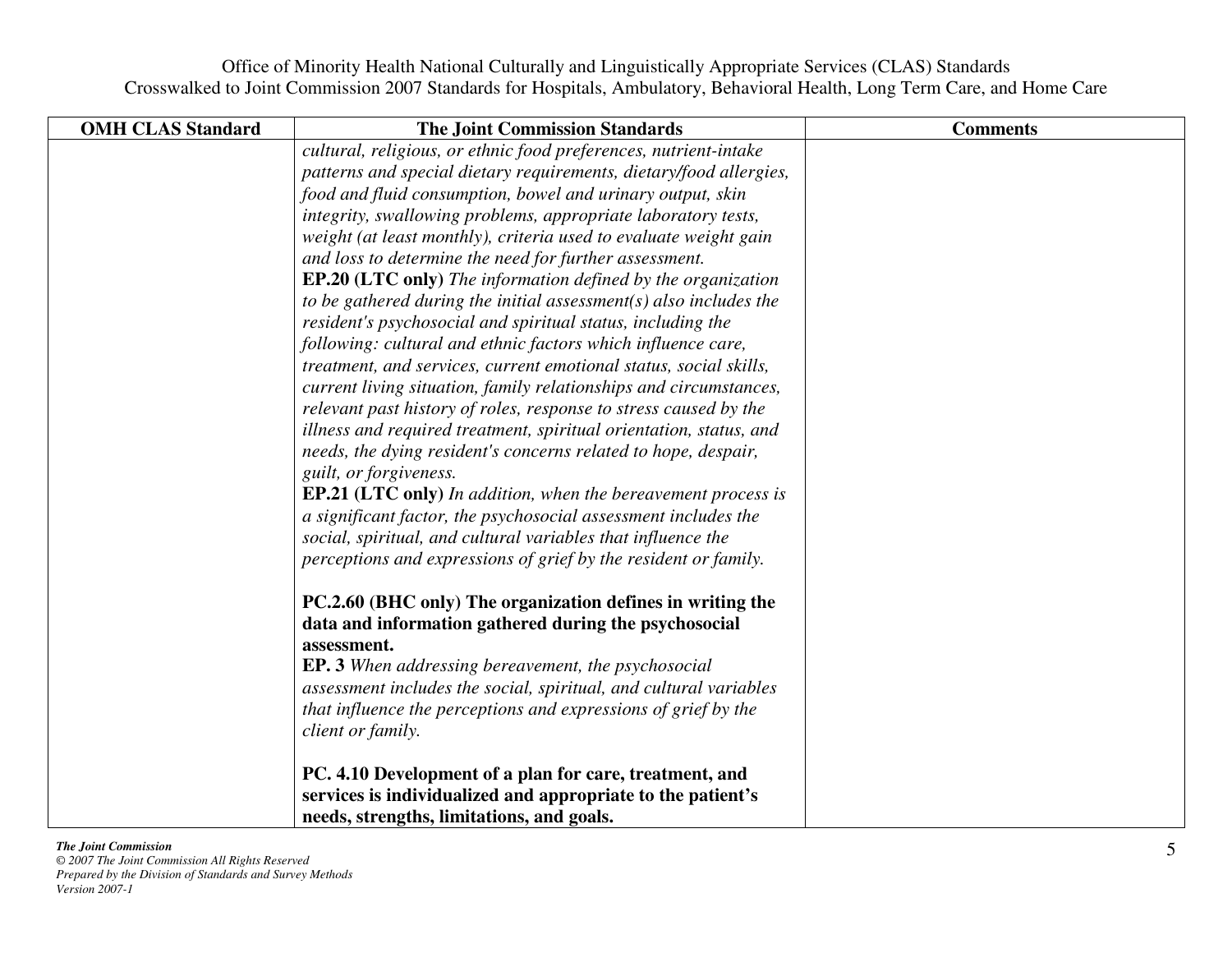| <b>OMH CLAS Standard</b> | <b>The Joint Commission Standards</b>                                                   | <b>Comments</b> |
|--------------------------|-----------------------------------------------------------------------------------------|-----------------|
|                          | EP.1 (AHC, CAH, HAP, LTC, OME only) Care, treatment,                                    |                 |
|                          | and services are planned to ensure that they are individualized to                      |                 |
|                          | the patient's needs.                                                                    |                 |
|                          | <b>EP.2 (AHC, CAH, HAP, OME only)</b> Development of a plan for                         |                 |
|                          | care, treatment, and services is based on the data from                                 |                 |
|                          | assessments.                                                                            |                 |
|                          | PC.5.60 The organization coordinates the care, treatment,                               |                 |
|                          | and services provided to a patient as part of the plan for care,                        |                 |
|                          | treatment, and services and consistent with the organization's                          |                 |
|                          | scope of care, treatment, and services.                                                 |                 |
|                          | <b>EP.1</b> The organization coordinates the care, treatment, and                       |                 |
|                          | services provided through internal resources to a patient.                              |                 |
|                          | <b>EP.2</b> When external resources are needed, the organization                        |                 |
|                          | participates in coordinating care, treatment, and services with                         |                 |
|                          | these resources.                                                                        |                 |
|                          | <b>EP.3</b> The organization has a process to receive or share relevant                 |                 |
|                          | patient information to facilitate appropriate coordination and                          |                 |
|                          | continuity when patients are referred to other care, treatment,                         |                 |
|                          | and service providers.                                                                  |                 |
|                          | <b>EP.4</b> There is a process to resolve duplication or conflict with                  |                 |
|                          | either internal or external resources.                                                  |                 |
|                          | <b>EP.5</b> The activities detailed in the plan of care, treatment, and                 |                 |
|                          | services is designed to occur in a time frame that meets the<br>patient's health needs. |                 |
|                          |                                                                                         |                 |
|                          | PC.6.10 The patient receives education and training specific                            |                 |
|                          | to the patient's needs and as appropriate to the care,                                  |                 |
|                          | treatment, and services provided.                                                       |                 |
|                          | <b>EP.1</b> Education provided is appropriate to the patient's needs.                   |                 |
|                          | EP.2 The assessment of learning needs addresses cultural and                            |                 |
|                          | religious beliefs, emotional barriers, desire and motivation to                         |                 |

# *The Joint Commission*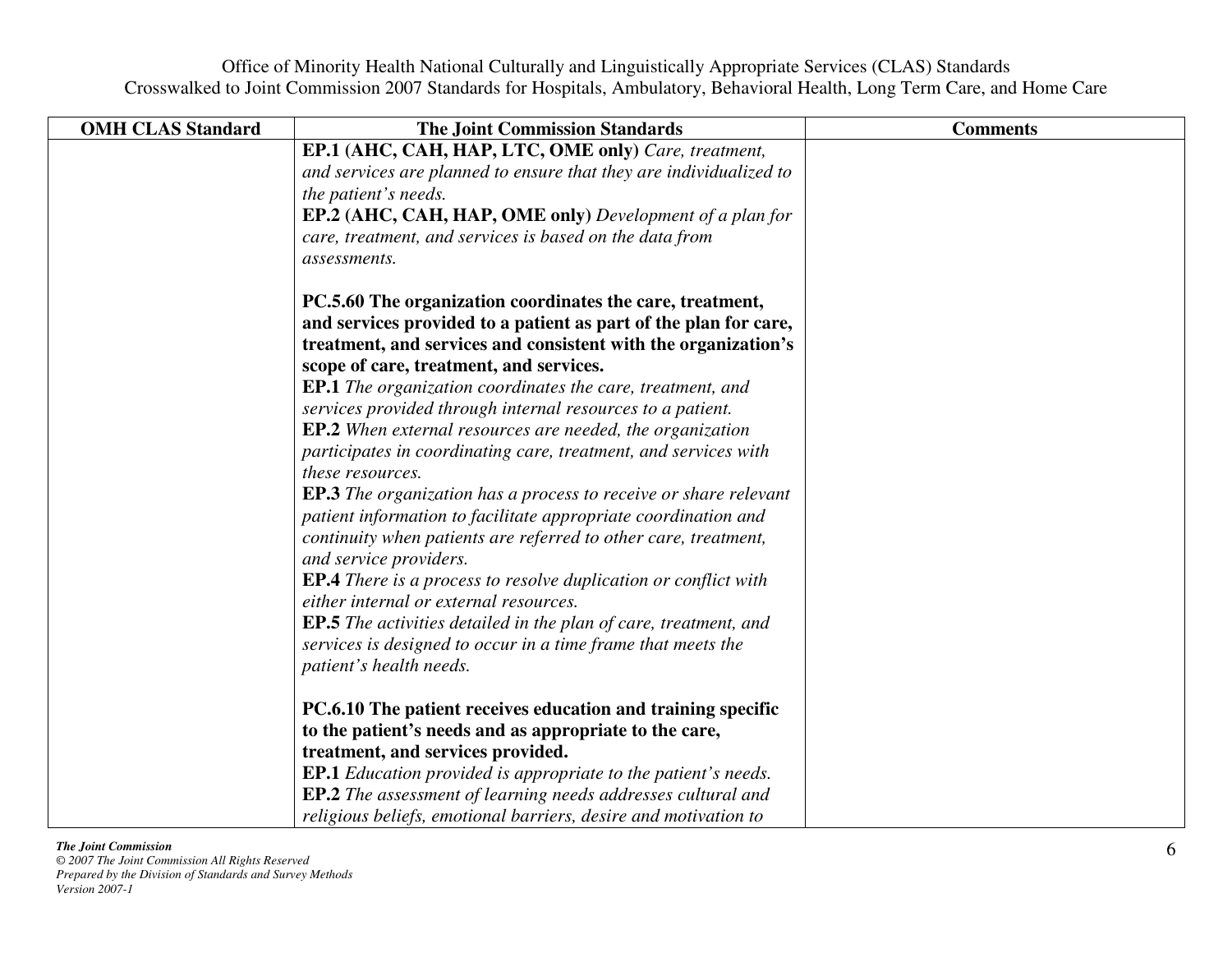| <b>OMH CLAS Standard</b> | <b>The Joint Commission Standards</b>                                                                                                                                                                                                                                                                                                                            | <b>Comments</b> |
|--------------------------|------------------------------------------------------------------------------------------------------------------------------------------------------------------------------------------------------------------------------------------------------------------------------------------------------------------------------------------------------------------|-----------------|
|                          | learn, physical or cognitive limitations, and barriers to                                                                                                                                                                                                                                                                                                        |                 |
|                          | communication as appropriate.                                                                                                                                                                                                                                                                                                                                    |                 |
|                          | PC.7.10 The organization has a process for preparing and/or<br>distributing food and nutrition products (AHC, BHC, CAH,<br>HAP, OME: as appropriate) (AHC, BHC, CAH, HAP, OME:<br>to the care, treatment, and services provided).<br><b>EP.3</b> Patients' cultural, religious, and ethnic food preferences<br>are honored when possible unless contraindicated. |                 |
|                          | LD.2.10 An individual(s) or designee(s) (BHC: A leader(s)) is<br>responsible for operating the organization according to the                                                                                                                                                                                                                                     |                 |
|                          | authority conferred by governance.                                                                                                                                                                                                                                                                                                                               |                 |
|                          | EP.5 (BHC-OTP only) Programs ensure that persons in position<br>of authority are professionally and culturally competent (for                                                                                                                                                                                                                                    |                 |
|                          | example, that these persons are able to work effectively with the                                                                                                                                                                                                                                                                                                |                 |
|                          | local community and/or receive input from advisers or committee                                                                                                                                                                                                                                                                                                  |                 |
|                          | members in the local community in terms of gender, ethnicity, and                                                                                                                                                                                                                                                                                                |                 |
|                          | languages or are representative of it).                                                                                                                                                                                                                                                                                                                          |                 |
|                          | (continued from Standard 1 on the previous page)                                                                                                                                                                                                                                                                                                                 |                 |
|                          | LD.3.20 Patients with comparable needs receive the same                                                                                                                                                                                                                                                                                                          |                 |
|                          | standard of care, treatment, and services throughout the<br>organization.                                                                                                                                                                                                                                                                                        |                 |
|                          | <b>EP.1</b> Patients with comparable needs receive the same standard                                                                                                                                                                                                                                                                                             |                 |
|                          | of care, treatment, and services throughout the hospital.                                                                                                                                                                                                                                                                                                        |                 |
|                          | <b>EP.2</b> The hospital plans, designs, and monitors care, treatment,                                                                                                                                                                                                                                                                                           |                 |
|                          | and services so they are consistent with the mission, vision, and                                                                                                                                                                                                                                                                                                |                 |
|                          | goals.                                                                                                                                                                                                                                                                                                                                                           |                 |
|                          | <b>EP.3 (CAH only)</b> The quality of the critical access hospital's<br>outpatient surgical services must be consistent with the critical                                                                                                                                                                                                                        |                 |
|                          | access hospital's inpatient surgical services. COP 485.639                                                                                                                                                                                                                                                                                                       |                 |

# *The Joint Commission*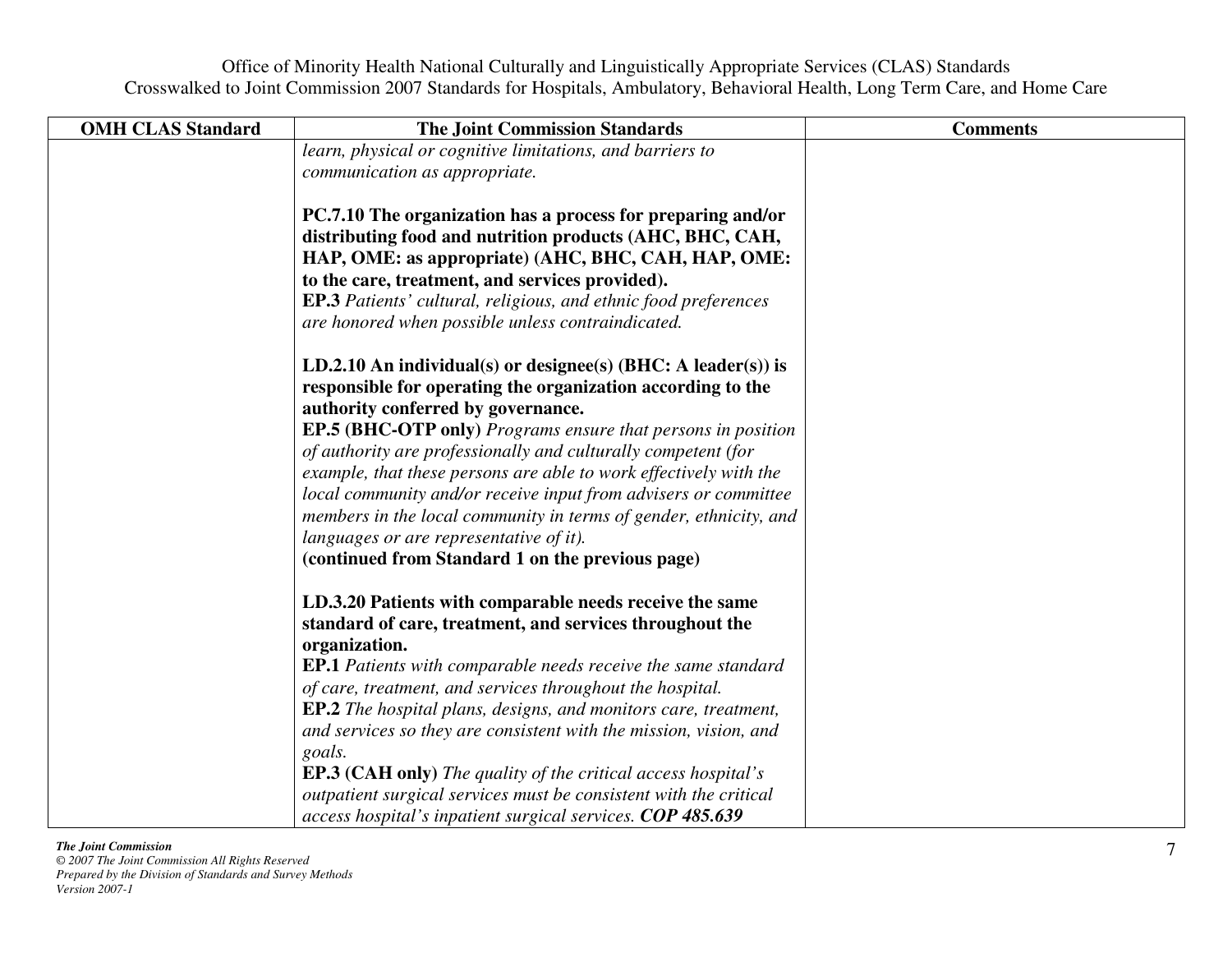| <b>OMH CLAS Standard</b> | <b>The Joint Commission Standards</b>                                           | <b>Comments</b> |
|--------------------------|---------------------------------------------------------------------------------|-----------------|
|                          | LD.3.60 Communication is effective throughout the                               |                 |
|                          | organization.                                                                   |                 |
|                          | <b>EP.1</b> The leaders ensure processes are in place for                       |                 |
|                          | communicating relevant information throughout the hospital in a                 |                 |
|                          | timely manner.                                                                  |                 |
|                          | <b>EP.2</b> Effective communication occurs in the hospital, among the           |                 |
|                          | hospital's programs, among related hospitals, with outside                      |                 |
|                          | organizations, and with patients and families, as appropriate.                  |                 |
|                          | <b>EP.3</b> The leaders communicate the hospital's mission and                  |                 |
|                          | appropriate policies, plans, and goals to all staff.                            |                 |
|                          | HR.2.10 The organization provides initial orientation.                          |                 |
|                          | <b>EP.1</b> The organization determines what key elements of                    |                 |
|                          | orientation should occur before staff provide care, treatment, and<br>services. |                 |
|                          | <b>EP.2</b> The organization orients staff to the identified key elements       |                 |
|                          | prior to the provision of care, treatment, and services.                        |                 |
|                          | <b>EP.3</b> As appropriate, staff orientation addresses hospital's              |                 |
|                          | mission and goals.                                                              |                 |
|                          | <b>EP.4</b> As appropriate, staff orientation addresses hospitalwide            |                 |
|                          | policies and procedures (including safety and infection control)                |                 |
|                          | and relevant unit, setting, or program-specific policies and                    |                 |
|                          | procedures.                                                                     |                 |
|                          | <b>EP.5</b> As appropriate, staff orientation addresses specific job            |                 |
|                          | duties and responsibilities and service, setting, or program-                   |                 |
|                          | specific job duties and responsibilities related to safety and                  |                 |
|                          | infection control.                                                              |                 |
|                          | <b>EP.7</b> As appropriate, staff orientation addresses cultural                |                 |
|                          | diversity and sensitivity.                                                      |                 |
|                          | <b>EP.8</b> Staff orientation includes education about the right of             |                 |
|                          | patients and ethical aspects of care, treatment, and services and               |                 |
|                          | the process used to address ethical issues.                                     |                 |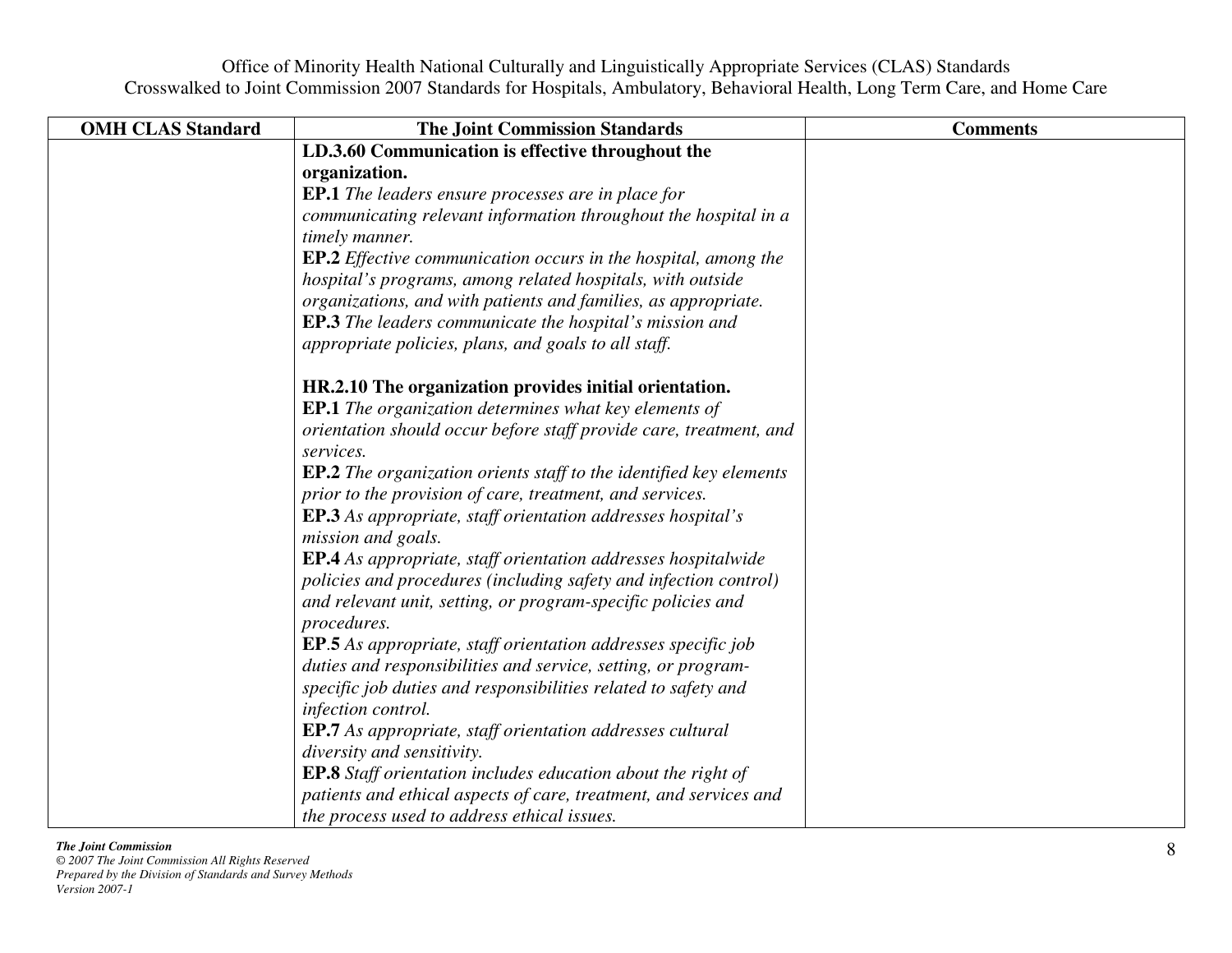| <b>OMH CLAS Standard</b> | <b>The Joint Commission Standards</b>                                    | <b>Comments</b> |
|--------------------------|--------------------------------------------------------------------------|-----------------|
|                          | HR.2.30 Ongoing education, including in-services, training,              |                 |
|                          | and other activities, maintains and improves staff                       |                 |
|                          | competence.                                                              |                 |
|                          | <b>EP.1</b> Staff training occurs when job responsibilities or duties    |                 |
|                          | change.                                                                  |                 |
|                          | <b>EP.2</b> Staff participate in ongoing in-services, training, or other |                 |
|                          | activities to increase knowledge of work-related issues.                 |                 |
|                          | <b>EP.3</b> Ongoing in-services and other education and training of      |                 |
|                          | staff are appropriate to the needs of the population( $s$ ) served and   |                 |
|                          | comply with law and regulation.                                          |                 |
|                          | <b>EP.7</b> Ongoing in-services or other staff education are offered in  |                 |
|                          | response to learning needs identified through performance                |                 |
|                          | improvement findings and other data analysis (that is, data from         |                 |
|                          | staff surveys, performance evaluations, or other needs                   |                 |
|                          | assessments).                                                            |                 |
|                          |                                                                          |                 |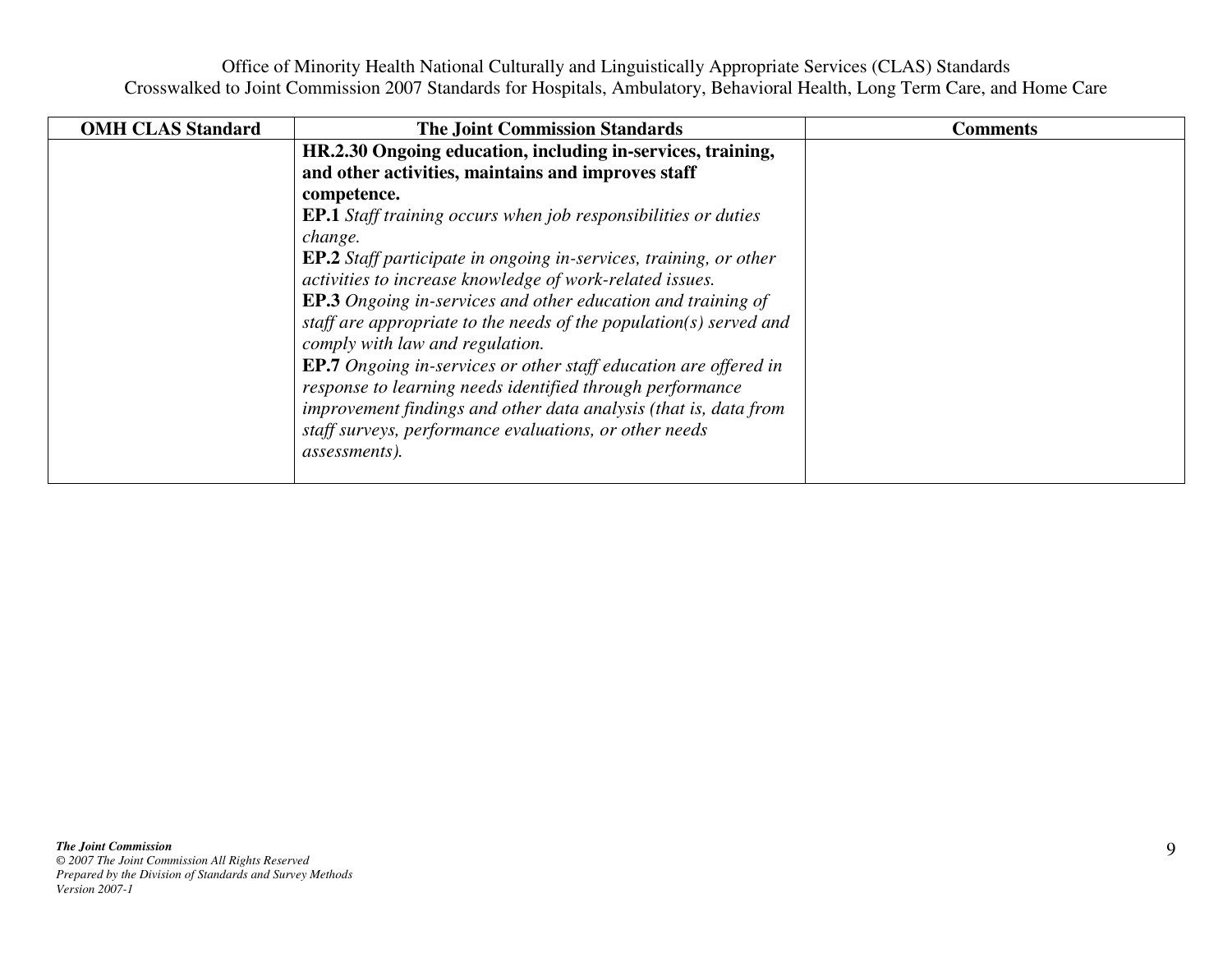| <b>OMH CLAS Standard</b>         | <b>The Joint Commission Standards</b>                                                                                        | <b>Comments</b>                                                                                 |
|----------------------------------|------------------------------------------------------------------------------------------------------------------------------|-------------------------------------------------------------------------------------------------|
| <b>Standard 2. Health care</b>   | LD.3.10 The leaders engage in both short-term and long-term                                                                  | The Joint Commission does not directly hold                                                     |
| organizations should             | planning.                                                                                                                    | organizations accountable to recruit, retain, and                                               |
| implement strategies to          | EP.1 Leaders create vision, mission, and goal statements.                                                                    | promote diverse staff. The Joint Commission                                                     |
| recruit, retain, and promote at  | EP.26 Planning for care, treatment, and services addresses the                                                               | standards that support this are more general and                                                |
| all levels of the organization a | following: the needs and expectations of patients and, as                                                                    | expect that staffing is consistent with the                                                     |
| diverse staff and leadership     | appropriate, families and referral sources, staff needs, the scope                                                           | organization's mission. In addition, The Joint                                                  |
| that are representative of the   | of care, treatment, and services needed by patients at all of the                                                            | Commission expects the organization leadership                                                  |
| demographic characteristics of   | hospital's locations, resources (financial and human) for                                                                    | to define the qualifications and competencies of                                                |
| the service area.                | providing care and support services, recruitment, retention,                                                                 | staff.                                                                                          |
|                                  | development, and continuing education needs for all staff, and                                                               |                                                                                                 |
|                                  | data for measuring the performance of processes and outcomes of                                                              | OMH CLAS standard 2 emphasizes                                                                  |
|                                  | care.                                                                                                                        | commitment and good faith effort rather than                                                    |
|                                  |                                                                                                                              | specific outcomes. Organizations should                                                         |
|                                  | LD.3.70 The leaders define the required qualifications and                                                                   | encourage retention by fostering a culture of                                                   |
|                                  | competence of those staff who provide care, treatment, and                                                                   | responsiveness toward the challenges and ideas                                                  |
|                                  | services, and recommend a sufficient number of qualified and                                                                 | that a culturally diverse staff offers and should                                               |
|                                  | competent staff to provide care, treatment, and services.<br><b>EP.1</b> The leaders provide for the allocation of competent | incorporate the goal of staff diversity into the<br>organization's mission statement, strategic |
|                                  | qualified staff.                                                                                                             | plans, and goals.                                                                               |
|                                  |                                                                                                                              |                                                                                                 |
|                                  | HR.1.10 The organization provides an adequate number and                                                                     | If the provision of culturally and linguistically                                               |
|                                  | mix of staff (AHC, LTC: and licensed independent                                                                             | appropriate services is considered a "goal", then                                               |
|                                  | practitioners) consistent with the organization's staffing plan.                                                             | the leaders should create statements reflecting                                                 |
|                                  | <b>EP.1</b> The hospital has an adequate number and mix of staff to                                                          | their plan to address issues of language and                                                    |
|                                  | meet the care, treatment, and service needs of the patients.                                                                 | culture.                                                                                        |
|                                  |                                                                                                                              |                                                                                                 |
|                                  | HR.1.20 Staff qualifications are consistent with his or her job                                                              |                                                                                                 |
|                                  | responsibilities.                                                                                                            |                                                                                                 |
|                                  | <b>EP.1</b> The organization defines the required competence and                                                             |                                                                                                 |
|                                  | qualifications of staff in each program(s) or service(s).                                                                    |                                                                                                 |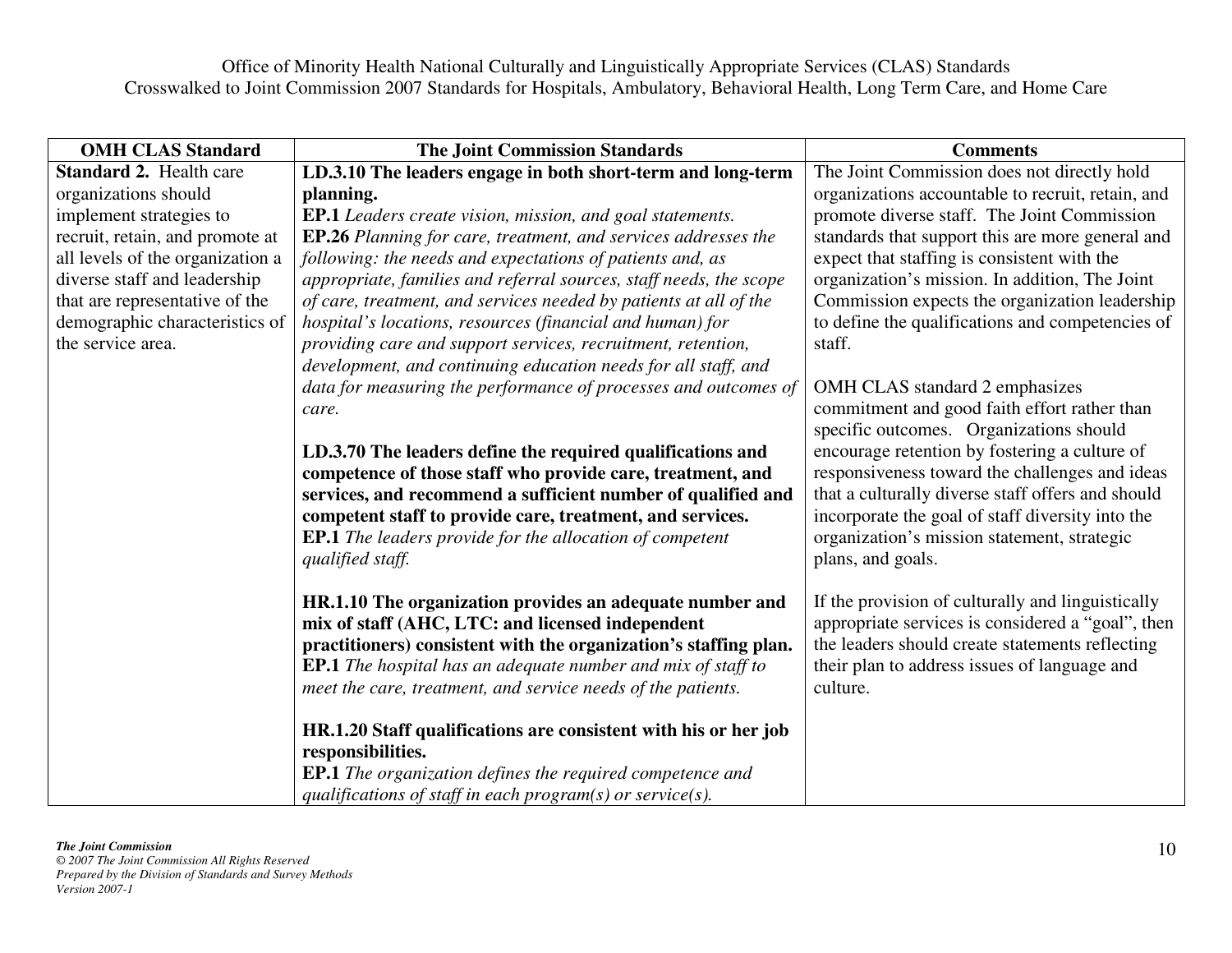| The Joint Commission standards address<br><b>Standard 3. Health care</b><br>LD.3.110 (CAH, HAP only) Leaders implement policies and                         |  |
|-------------------------------------------------------------------------------------------------------------------------------------------------------------|--|
|                                                                                                                                                             |  |
| organizations should ensure<br>procedures developed with the medical staff's participation for<br>orientation on cultural diversity and sensitivity,        |  |
| that staff at all levels and<br>procuring and donating organs and other tissues.<br>and expect ongoing in-services and other                                |  |
| education and training offered to be appropriate<br>across all disciplines receive<br><b>EP.10 (CAH, HAP only)</b> Staff education includes training in the |  |
| to the needs of the population(s) served and in<br>ongoing education and<br>use of discretion and sensitivity to the circumstances, beliefs, and            |  |
| training in culturally and<br>response to learning needs identified through<br>desires of the families of potential donors.                                 |  |
| performance improvement findings and other<br>linguistically appropriate                                                                                    |  |
| service delivery.<br>data analysis. If an organization incorporates<br>HR.2.10 The organization provides initial orientation.                               |  |
| <b>EP.5</b> As appropriate, staff orientation addresses specific job duties<br>data regarding the CLAS standards in their                                   |  |
| and responsibilities and service, setting, or program-specific job<br>regular performance improvement activities the                                        |  |
| duties and responsibilities related to safety and infection control.<br>educational needs may be addressed. However,                                        |  |
| The Joint Commission does not require ongoing<br><b>EP.7</b> As appropriate, staff orientation addresses cultural diversity                                 |  |
| education and training specific to culturally and<br>and sensitivity.                                                                                       |  |
| linguistically appropriate service delivery.<br><b>EP.8</b> Staff orientation includes education about the right of patients                                |  |
| and ethical aspects of care, treatment, and services and the process                                                                                        |  |
| used to address ethical issues.<br>OMH suggests organizations involve                                                                                       |  |
| community representatives in the development                                                                                                                |  |
| of CLAS education and training.<br>HR.2.30 Ongoing education, including in-services, training, and                                                          |  |
| other activities, maintains and improves staff competence.                                                                                                  |  |
| <b>EP.1</b> Staff training occurs when job responsibilities or duties<br>If the patient population changes, then job                                        |  |
| responsibilities change in order to provide care.<br>change.                                                                                                |  |
| Staff should be re-trained to accommodate for<br><b>EP.2</b> Staff participate in ongoing in-services, training, or other                                   |  |
| the inclusion of additional cultures and<br>activities to increase knowledge of work-related issues.                                                        |  |
| <b>EP.3</b> Ongoing in-services and other education and training of staff<br>languages in the patient population.                                           |  |
| are appropriate to the needs of the population( $s$ ) served and                                                                                            |  |
| comply with law and regulation.                                                                                                                             |  |
| <b>EP.7</b> Ongoing in-services or other staff education are offered in                                                                                     |  |
| response to learning needs identified through performance<br>improvement findings and other data analysis (that is, data from                               |  |
| staff surveys, performance evaluations, or other needs                                                                                                      |  |
| assessments).                                                                                                                                               |  |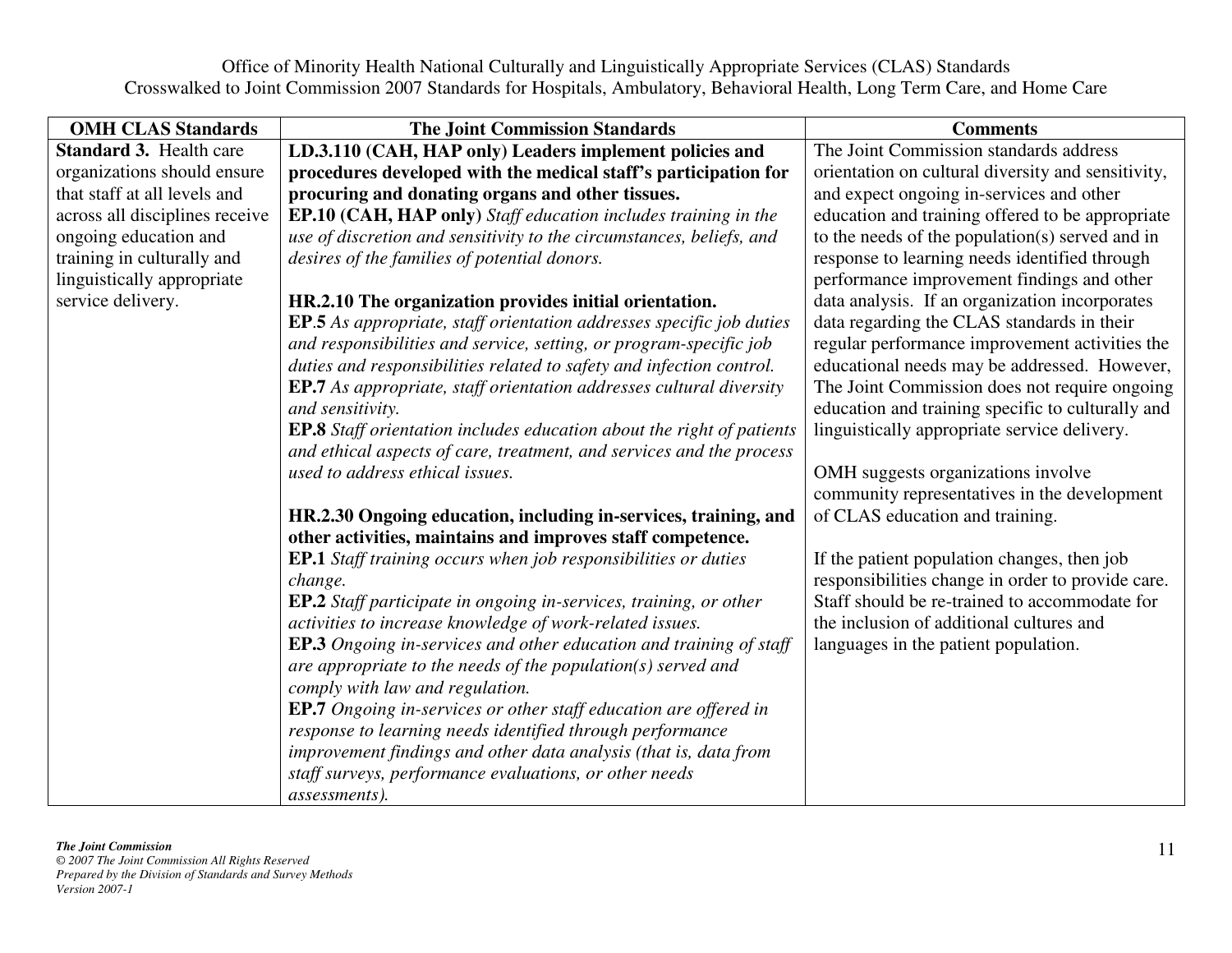| <b>OMH CLAS Standards</b>       | <b>The Joint Commission Standards</b>                                    | <b>Comments</b>                                   |
|---------------------------------|--------------------------------------------------------------------------|---------------------------------------------------|
| <b>Standard 4. Health care</b>  | RI.2.100 The organization respects the patient's right to and            | The Joint Commission standards recognize the      |
| organizations must offer and    | need for effective communication.                                        | need for effective communication. The             |
| provide language assistance     | <b>EP.1</b> The hospital respects the right and need of patients for     | elements of performance address the use of        |
| services, including bilingual   | effective communication.                                                 | interpretation and translation services.          |
| staff and interpreter services, | EP.2 Written information provided is appropriate to the age,             | However, The Joint Commission standards are       |
| at no cost to each              | understanding, and as appropriate to the population served, the          | less specific than OMH as to the provision of     |
| patient/consumer with limited   | language of the patient.                                                 | these services.                                   |
| English proficiency at all      | <b>EP.3</b> The hospital provides interpretation (including translation) |                                                   |
| points of contact, in a timely  | services as necessary.                                                   | OMH specifies how to provide the services with    |
| manner during all hours of      | <b>EP.4</b> The hospital addresses the needs of those with vision,       | the preferred method being a bilingual staff      |
| operation.                      | speech, hearing, language, and cognitive impairments.                    | member who can communicate directly with          |
|                                 |                                                                          | patients/consumers. The next preferred method     |
|                                 | PC.5.60 The organization coordinates the care, treatment,                | is face-to-face interpretation by a trained staff |
|                                 | and services provided to a patient as part of the plan for care,         | contract or volunteer interpreter and as a last   |
|                                 | treatment, and services and consistent with the organization's           | resort a telephone interpreter. A telephone       |
|                                 | scope of care, treatment, and services.                                  | interpreter should be used as a supplement        |
|                                 | <b>EP.1</b> The organization coordinates the care, treatment, and        | when services are needed instantly or for         |
|                                 | services provided through internal resources to a patient.               | infrequently encountered languages.               |
|                                 | EP.2 When external resources are needed, the organization                |                                                   |
|                                 | participates in coordinating care, treatment, and services with          |                                                   |
|                                 | these resources.                                                         |                                                   |
|                                 | <b>EP.3</b> The organization has a process to receive or share relevant  |                                                   |
|                                 | patient information to facilitate appropriate coordination and           |                                                   |
|                                 | continuity when patients are referred to other care, treatment,          |                                                   |
|                                 | and service providers.                                                   |                                                   |
|                                 | <b>EP.4</b> There is a process to resolve duplication or conflict with   |                                                   |
|                                 | either internal or external resources.                                   |                                                   |
|                                 | <b>EP.5</b> The activities detailed in the plan of care, treatment, and  |                                                   |
|                                 | services is designed to occur in a time frame that meets the             |                                                   |
|                                 | patient's health needs.                                                  |                                                   |
|                                 |                                                                          |                                                   |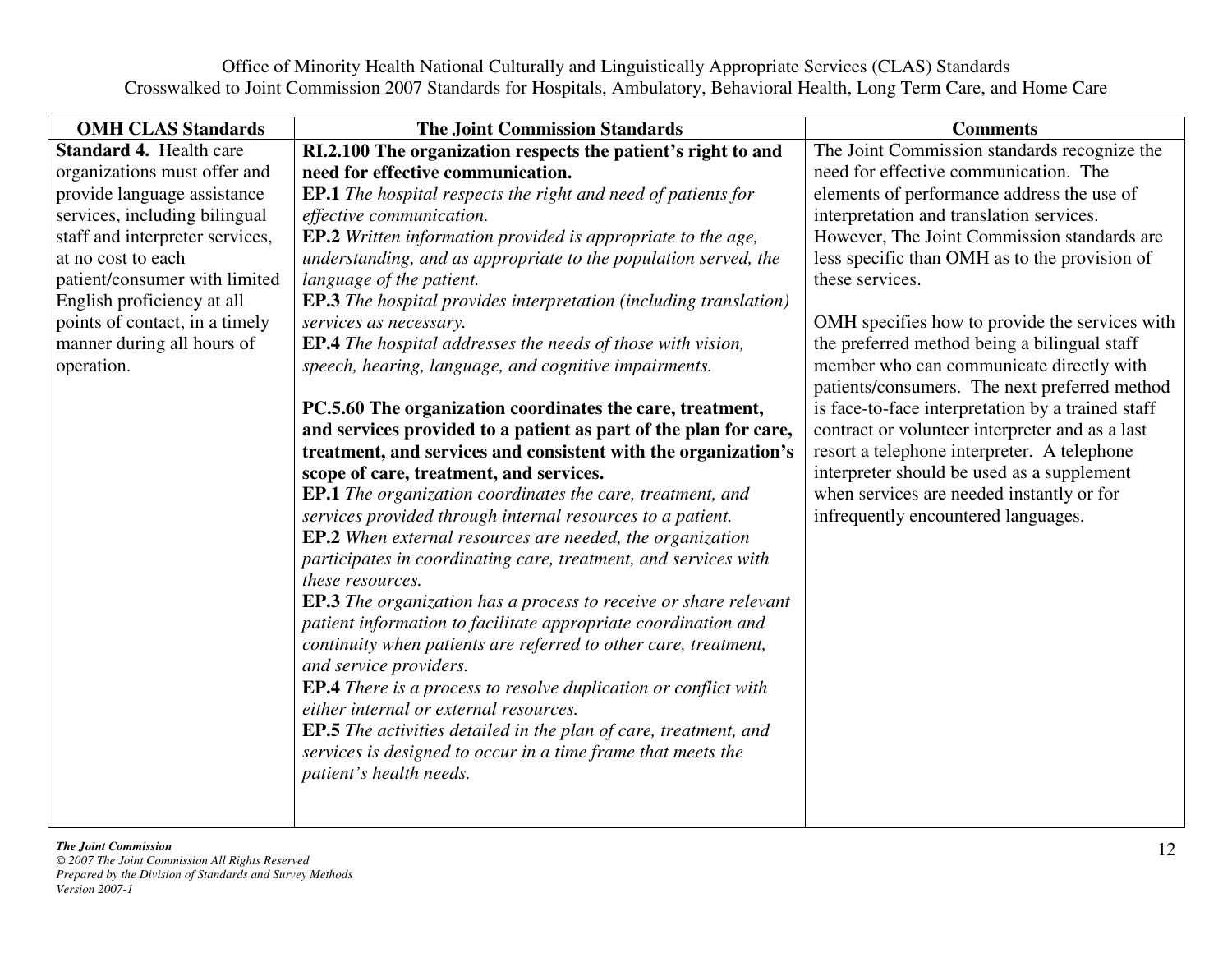| PC.6.10 The patient receives education and training specific            |                                                                                                                                                                                                                                                                                                                                                                                                                                                                                                                                                                                                                                                                                                                                                                                                  |
|-------------------------------------------------------------------------|--------------------------------------------------------------------------------------------------------------------------------------------------------------------------------------------------------------------------------------------------------------------------------------------------------------------------------------------------------------------------------------------------------------------------------------------------------------------------------------------------------------------------------------------------------------------------------------------------------------------------------------------------------------------------------------------------------------------------------------------------------------------------------------------------|
| to the patient's needs and as appropriate to the care,                  |                                                                                                                                                                                                                                                                                                                                                                                                                                                                                                                                                                                                                                                                                                                                                                                                  |
| treatment, and services provided.                                       |                                                                                                                                                                                                                                                                                                                                                                                                                                                                                                                                                                                                                                                                                                                                                                                                  |
|                                                                         |                                                                                                                                                                                                                                                                                                                                                                                                                                                                                                                                                                                                                                                                                                                                                                                                  |
| <b>EP.2</b> The assessment of learning needs addresses cultural and     |                                                                                                                                                                                                                                                                                                                                                                                                                                                                                                                                                                                                                                                                                                                                                                                                  |
| religious beliefs, emotional barriers, desire and motivation to         |                                                                                                                                                                                                                                                                                                                                                                                                                                                                                                                                                                                                                                                                                                                                                                                                  |
|                                                                         |                                                                                                                                                                                                                                                                                                                                                                                                                                                                                                                                                                                                                                                                                                                                                                                                  |
| communication as appropriate.                                           |                                                                                                                                                                                                                                                                                                                                                                                                                                                                                                                                                                                                                                                                                                                                                                                                  |
|                                                                         |                                                                                                                                                                                                                                                                                                                                                                                                                                                                                                                                                                                                                                                                                                                                                                                                  |
|                                                                         |                                                                                                                                                                                                                                                                                                                                                                                                                                                                                                                                                                                                                                                                                                                                                                                                  |
|                                                                         |                                                                                                                                                                                                                                                                                                                                                                                                                                                                                                                                                                                                                                                                                                                                                                                                  |
|                                                                         |                                                                                                                                                                                                                                                                                                                                                                                                                                                                                                                                                                                                                                                                                                                                                                                                  |
| and regulation.                                                         |                                                                                                                                                                                                                                                                                                                                                                                                                                                                                                                                                                                                                                                                                                                                                                                                  |
|                                                                         |                                                                                                                                                                                                                                                                                                                                                                                                                                                                                                                                                                                                                                                                                                                                                                                                  |
|                                                                         |                                                                                                                                                                                                                                                                                                                                                                                                                                                                                                                                                                                                                                                                                                                                                                                                  |
|                                                                         |                                                                                                                                                                                                                                                                                                                                                                                                                                                                                                                                                                                                                                                                                                                                                                                                  |
|                                                                         |                                                                                                                                                                                                                                                                                                                                                                                                                                                                                                                                                                                                                                                                                                                                                                                                  |
|                                                                         |                                                                                                                                                                                                                                                                                                                                                                                                                                                                                                                                                                                                                                                                                                                                                                                                  |
|                                                                         |                                                                                                                                                                                                                                                                                                                                                                                                                                                                                                                                                                                                                                                                                                                                                                                                  |
|                                                                         |                                                                                                                                                                                                                                                                                                                                                                                                                                                                                                                                                                                                                                                                                                                                                                                                  |
|                                                                         |                                                                                                                                                                                                                                                                                                                                                                                                                                                                                                                                                                                                                                                                                                                                                                                                  |
|                                                                         |                                                                                                                                                                                                                                                                                                                                                                                                                                                                                                                                                                                                                                                                                                                                                                                                  |
| LD.3.50 Services provided by consultation, contractual                  |                                                                                                                                                                                                                                                                                                                                                                                                                                                                                                                                                                                                                                                                                                                                                                                                  |
| arrangements, or other agreements are provided safely and               |                                                                                                                                                                                                                                                                                                                                                                                                                                                                                                                                                                                                                                                                                                                                                                                                  |
| effectively.                                                            |                                                                                                                                                                                                                                                                                                                                                                                                                                                                                                                                                                                                                                                                                                                                                                                                  |
| <b>EP.1</b> The leaders approve sources for the organization's services |                                                                                                                                                                                                                                                                                                                                                                                                                                                                                                                                                                                                                                                                                                                                                                                                  |
| that are provided by consultation, contractual arrangements, or         |                                                                                                                                                                                                                                                                                                                                                                                                                                                                                                                                                                                                                                                                                                                                                                                                  |
| other agreements.                                                       |                                                                                                                                                                                                                                                                                                                                                                                                                                                                                                                                                                                                                                                                                                                                                                                                  |
| <b>EP.5</b> Services provided by consultation, contractual              |                                                                                                                                                                                                                                                                                                                                                                                                                                                                                                                                                                                                                                                                                                                                                                                                  |
| arrangements, or other agreements meet applicable Joint                 |                                                                                                                                                                                                                                                                                                                                                                                                                                                                                                                                                                                                                                                                                                                                                                                                  |
| Commission standards.                                                   |                                                                                                                                                                                                                                                                                                                                                                                                                                                                                                                                                                                                                                                                                                                                                                                                  |
|                                                                         | <b>EP.1</b> Education provided is appropriate to the patient's needs.<br>learn, physical or cognitive limitations, and barriers to<br>LD.1.30 The organization complies with applicable law and<br>regulation.<br><b>EP.1</b> The hospital provides all care, treatment, and services in<br>accordance with applicable licensure requirements, law, rules,<br>LD.3.20 Patients with comparable needs receive the same<br>standard of care, treatment, and services throughout the<br>organization.<br><b>EP.1</b> Patients with comparable needs receive the same standard<br>of care, treatment, and services throughout the hospital.<br><b>EP.2</b> The hospital plans, designs, and monitors care, treatment,<br>and services so they are consistent with the mission, vision, and<br>goals. |

### *The Joint Commission*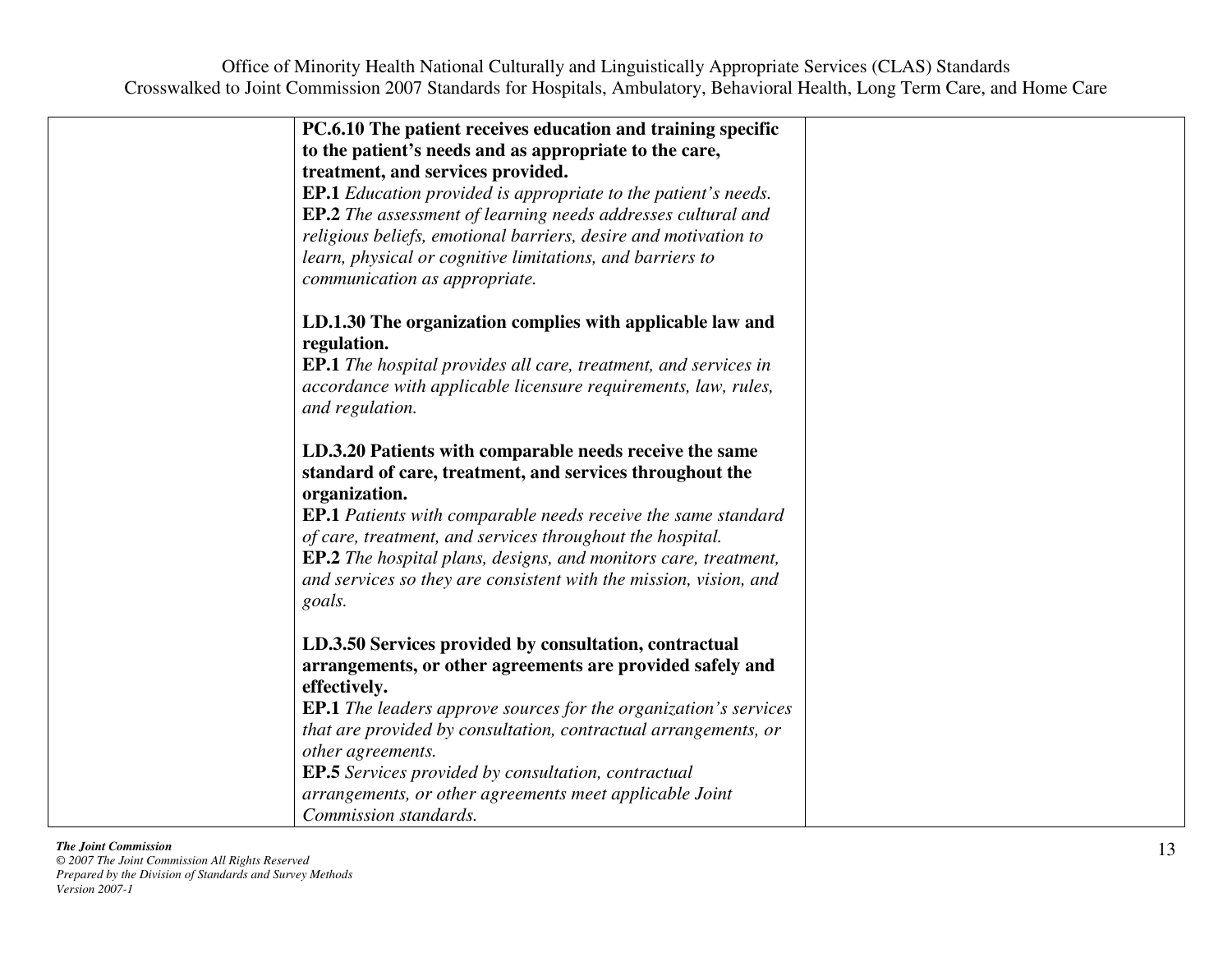| <b>EP.6</b> The organization evaluates the contracted care and services<br>to determine whether they are being provided according to the<br>contract and the level of safety and quality that the organization |  |
|----------------------------------------------------------------------------------------------------------------------------------------------------------------------------------------------------------------|--|
| expects.                                                                                                                                                                                                       |  |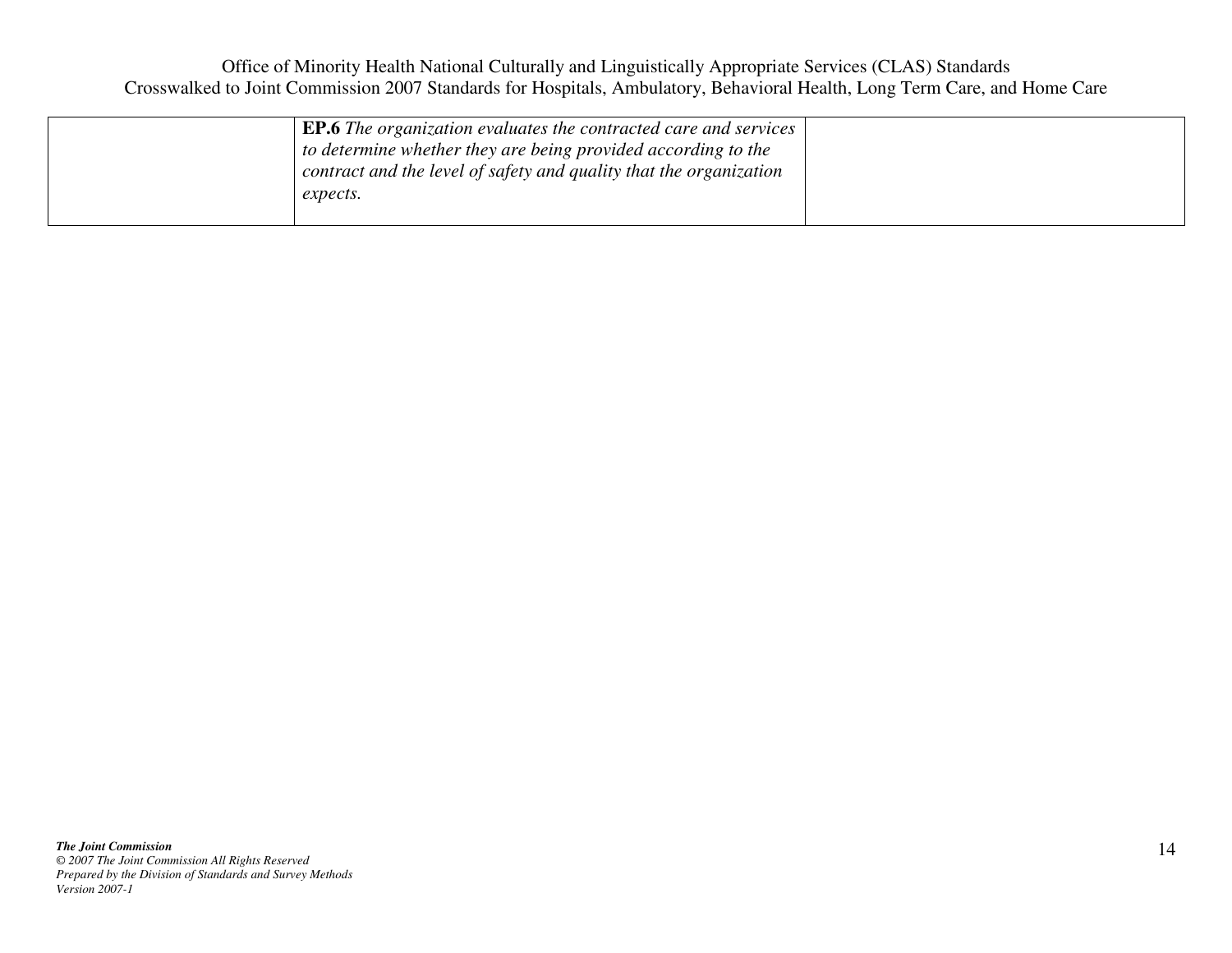| <b>OMH CLAS Standards</b>                                                                                                                                                                                                                         | <b>The Joint Commission Standards</b>                                                                                                                                                                                                                                                                                                                                                                                                                                                                                                                                                                                                                                                                                                                                                                                                                                                                                                                                             | <b>Comments</b>                                                                                                                                                                                                                                                                                                                                                                                                                                                                                                                                                                                                                                                                                                                                                                  |
|---------------------------------------------------------------------------------------------------------------------------------------------------------------------------------------------------------------------------------------------------|-----------------------------------------------------------------------------------------------------------------------------------------------------------------------------------------------------------------------------------------------------------------------------------------------------------------------------------------------------------------------------------------------------------------------------------------------------------------------------------------------------------------------------------------------------------------------------------------------------------------------------------------------------------------------------------------------------------------------------------------------------------------------------------------------------------------------------------------------------------------------------------------------------------------------------------------------------------------------------------|----------------------------------------------------------------------------------------------------------------------------------------------------------------------------------------------------------------------------------------------------------------------------------------------------------------------------------------------------------------------------------------------------------------------------------------------------------------------------------------------------------------------------------------------------------------------------------------------------------------------------------------------------------------------------------------------------------------------------------------------------------------------------------|
| <b>Standard 5. Health care</b><br>organizations must provide<br>to patients/consumers in<br>their preferred language<br>both verbal offers and<br>written notices informing<br>them of their right to receive<br>language assistance<br>services. | RI.2.20 Patients receive information about their rights.<br><b>EP.1</b> Information on rights in provided to each patient.<br><b>EP.2 (AHC only)</b> Information about [patient] rights is readily<br>accessible.<br><b>EP.3 (LTC only)</b> Information on rights is given and explained to<br>each resident upon admission and when any rights are changed.<br>RI.2.100 The organization respects the patient's right to and<br>need for effective communication.<br><b>EP.1</b> The hospital respects the right and need of patients for<br>effective communication.<br><b>EP.2</b> Written information provided is appropriate to the age,<br>understanding, and as appropriate to the population served, the<br>language of the patient.<br><b>EP.3</b> The hospital provides interpretation (including translation)<br>services as necessary.<br><b>EP.4</b> The hospital addresses the needs of those with vision, speech,<br>hearing, language, and cognitive impairments. | The Joint Commission standards are not this<br>specific. The Joint Commission expects that<br>patients/consumers receive information on their<br>rights and it must be in a manner that they<br>understand. However, The Joint Commission<br>does not dictate that the information be<br>provided in writing.<br>OMH suggests informing patients/consumers by<br>using the following:<br>Using language identification cards<br>$\bullet$<br>Posting and maintaining signs with<br>$\bullet$<br>regularly encountered languages at all entry<br>points<br>Creating uniform procedures for timely and<br>$\bullet$<br>effective telephone communication between<br>staff and patients<br>Including statements about services<br>$\bullet$<br>available and right to free language |
|                                                                                                                                                                                                                                                   |                                                                                                                                                                                                                                                                                                                                                                                                                                                                                                                                                                                                                                                                                                                                                                                                                                                                                                                                                                                   | assistance services                                                                                                                                                                                                                                                                                                                                                                                                                                                                                                                                                                                                                                                                                                                                                              |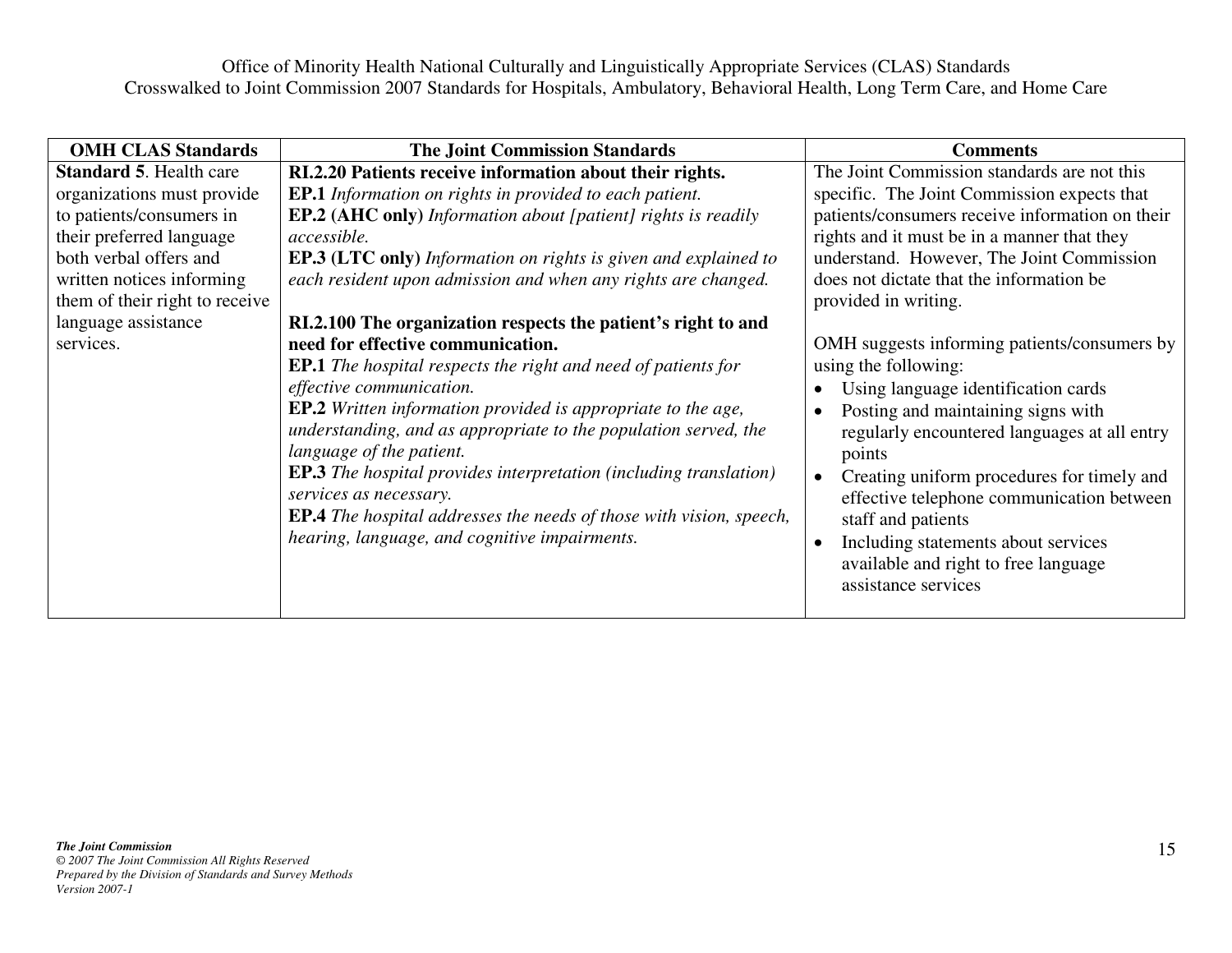| <b>OMH CLAS Standards</b>       | <b>The Joint Commission Standards</b>                                    | <b>Comments</b>                                        |
|---------------------------------|--------------------------------------------------------------------------|--------------------------------------------------------|
| <b>Standard 6. Health care</b>  | RI.2.100 The organization respects the patient's right to and            | The Joint Commission expects that staff are            |
| organizations must assure the   | need for effective communication.                                        | able to perform job responsibilities. Although         |
| competence of language          | <b>EP.1</b> The hospital respects the right and need of patients for     | not specific to the competence of interpreters,        |
| assistance provided to limited  | effective communication.                                                 | organizations are expected to define the               |
| English proficient              | EP.2 Written information provided is appropriate to the age,             | competencies and have a mechanism to assess            |
| patients/consumers by           | understanding, and as appropriate to the population served, the          | competency. This OMH standard would also be            |
| interpreters and bilingual      | language of the patient.                                                 | supported with The Joint Commission standard           |
| staff. Family and friends       | <b>EP.3</b> The hospital provides interpretation (including translation) | that addresses the appropriateness of                  |
| should not be used to provide   | services as necessary.                                                   | communication.                                         |
| interpretation services (except | EP.4 The hospital addresses the needs of those with vision,              |                                                        |
| on request by the               | speech, hearing, language, and cognitive impairments.                    | OMH suggestions include:                               |
| patient/consumer).              |                                                                          | Patient/consumer may choose family                     |
|                                 | LD.3.70 The leaders define the required qualifications and               | member after being informed of free                    |
|                                 | competence of those staff who provide care, treatment, and               | services available                                     |
|                                 | services, and recommend a sufficient number of qualified and             | $\bullet$<br>Suggest trained interpreter be present to |
|                                 | competent staff to provide care, treatment, and services.                | ensure accurate translation                            |
|                                 | <b>EP.1</b> The leaders provide for the allocation of competent          | Minor children should never be used as                 |
|                                 | qualified staff.                                                         | interpreters                                           |
|                                 | HR.1.20 Staff qualifications are consistent with his or her job          | The overview of the Management of Human                |
|                                 | responsibilities.                                                        | Resources chapter defines staff, as appropriate        |
|                                 | <b>EP.1</b> The organization defines the required competence and         | to their roles and responsibilities, as all people     |
|                                 | qualifications of staff in each program(s) or service(s).                | who provide care, treatment, and services              |
|                                 | <b>EP.2</b> When the hospital requires current licensure, certification, | (AHC, CAH, HAP, LTC: in) (OME, BHC:                    |
|                                 | or registration, but these credentials are not required by law or        | for) the organization, including those receiving       |
|                                 | regulation, the hospital verifies these credentials at the time of       | pay (e.g., permanent, temporary, and part-time         |
|                                 | hire and upon expiration of the credentials.                             | personnel, as well as contract employees),             |
|                                 | <b>EP.4</b> The hospital also verifies the education, experience, and    | volunteers and health profession students.             |
|                                 | competence appropriate for assigned responsibilities.                    |                                                        |
|                                 | <b>EP.7</b> The information obtained from EPs 2-6 is used in making      |                                                        |
|                                 | decisions regarding staff job responsibilities.                          |                                                        |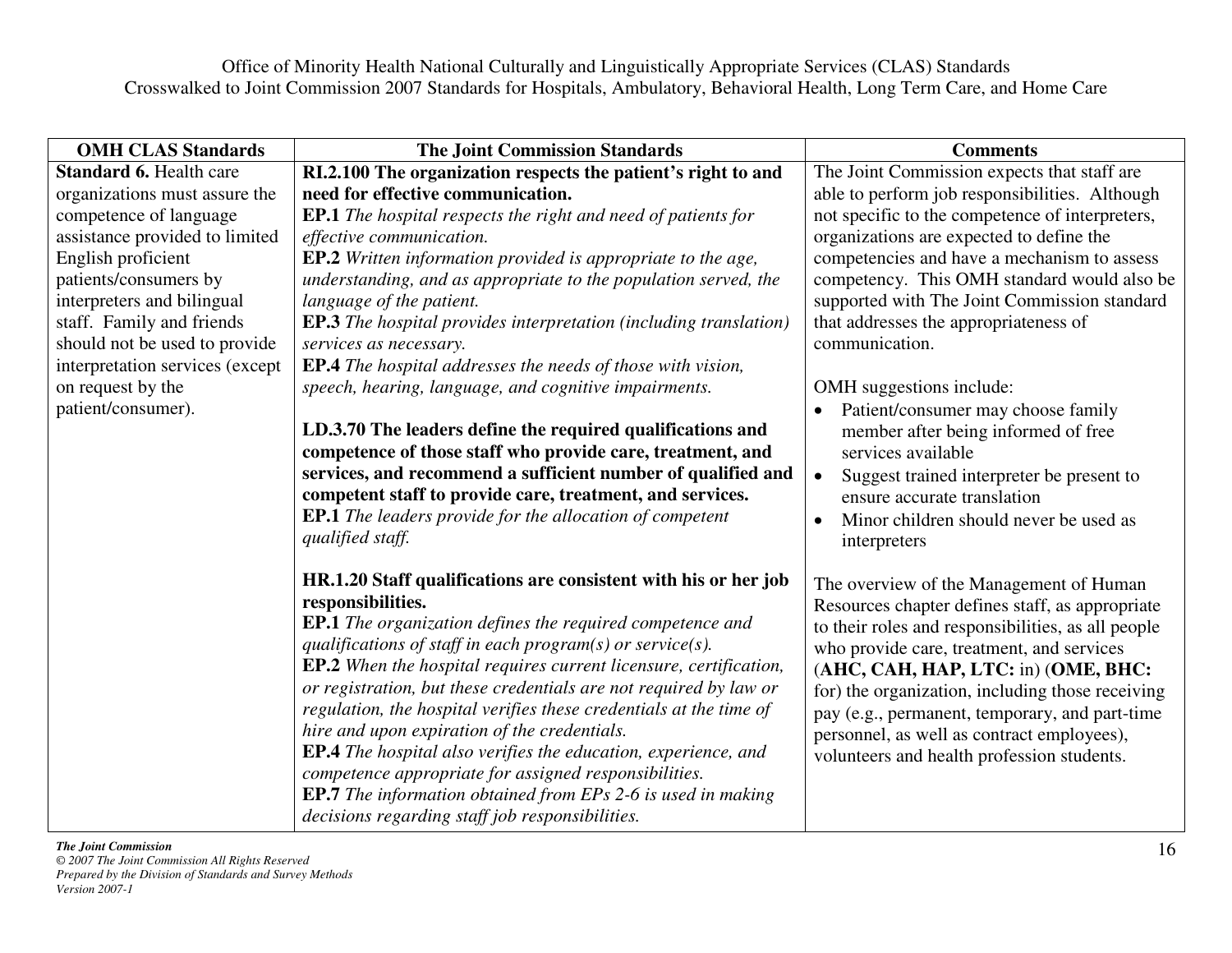| HR.2.30 Ongoing education, including in-services, training,              | If the patient population changes, then job       |
|--------------------------------------------------------------------------|---------------------------------------------------|
| and other activities, maintains and improves staff                       | responsibilities change in order to provide care. |
| competence.                                                              | Staff should be re-trained to accommodate for     |
| <b>EP.1</b> Staff training occurs when job responsibilities or duties    | the inclusion of additional cultures and          |
| change.                                                                  | languages in the patient population.              |
| <b>EP.2</b> Staff participate in ongoing in-services, training, or other |                                                   |
| activities to increase knowledge of work-related issues.                 |                                                   |
| <b>EP.3</b> Ongoing in-services and other education and training of      |                                                   |
| staff are appropriate to the needs of the population( $s$ ) served and   |                                                   |
| comply with law and regulation.                                          |                                                   |
| <b>EP.7</b> Ongoing in-services or other staff education are offered in  |                                                   |
| response to learning needs identified through performance                |                                                   |
| improvement findings and other data analysis (that is, data from         |                                                   |
| staff surveys, performance evaluations, or other needs                   |                                                   |
| assessments).                                                            |                                                   |
|                                                                          |                                                   |
| HR.3.10 Staff competence to perform job responsibilities is              |                                                   |
| assessed, demonstrated, and maintained.                                  |                                                   |
| <b>EP.1</b> The competence assessment process for staff is based on the  |                                                   |
| population(s) served.                                                    |                                                   |
| EP.2 The competence assessment process for staff is based on the         |                                                   |
| defined competencies to be required.                                     |                                                   |
| <b>EP.3</b> The competence assessment process for staff is based on the  |                                                   |
| defined competencies to be assessed during orientation.                  |                                                   |
| <b>EP.4</b> The competence assessment process for staff is based on the  |                                                   |
| defined competencies that need to be assessed and reassessed on          |                                                   |
| an ongoing basis, based on techniques, procedures, technology,           |                                                   |
| equipment, or skills needed to provide care, treatment, and              |                                                   |
| services.                                                                |                                                   |
| <b>EP.8</b> The hospital assesses and documents staff's ability to carry |                                                   |
| out assigned responsibilities safely, competently, and in a timely       |                                                   |
| manner upon completion of orientation.                                   |                                                   |
| <b>EP.9</b> The hospital assesses staff according to its competence      |                                                   |
|                                                                          |                                                   |

### *The Joint Commission*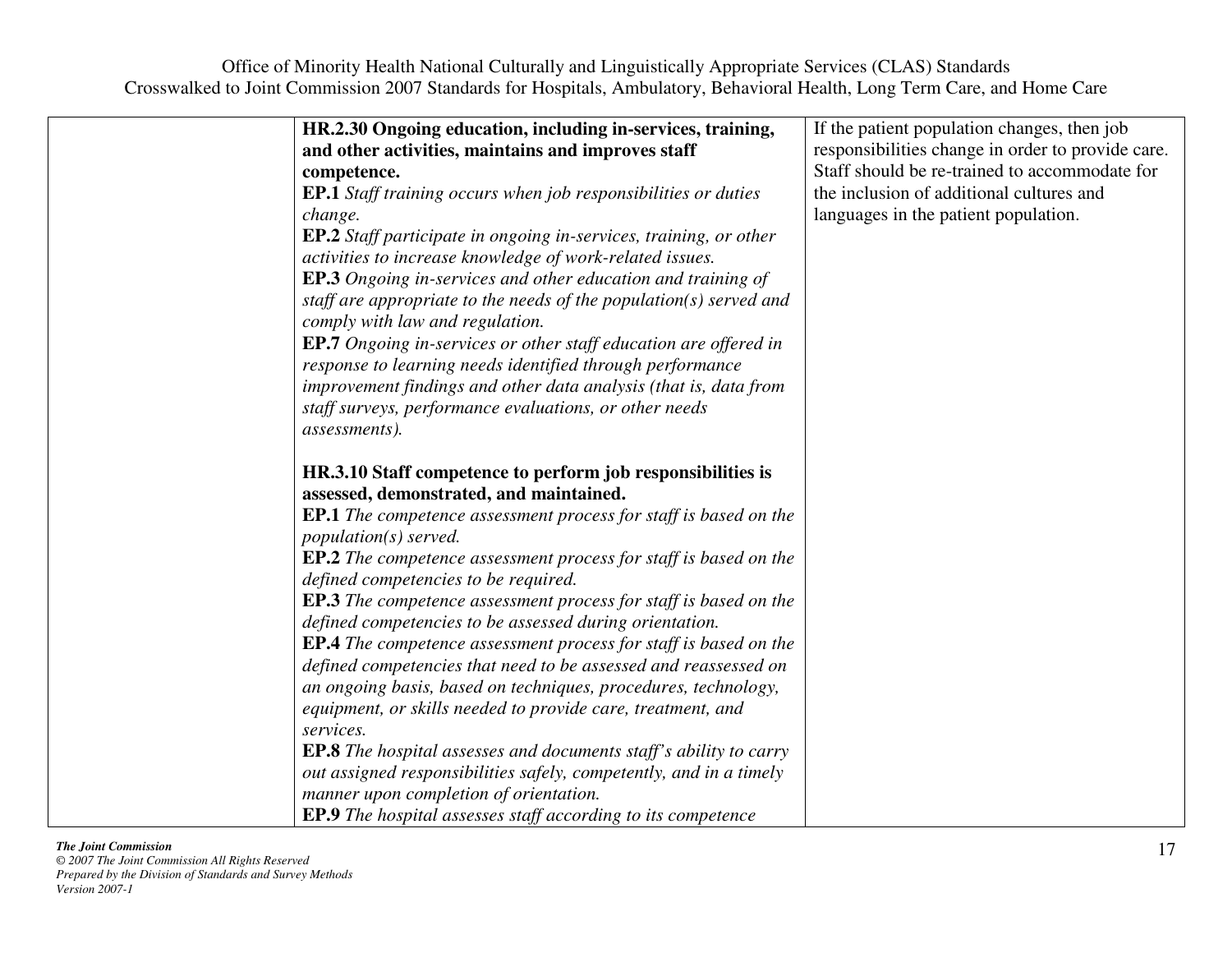| assessment process.<br><b>EP.10</b> When improvement activities lead to a determination that<br>a person with performance problems is unable or unwilling to<br>improve, the hospital takes appropriate action (which may<br>include modifying the person's job assignment).                                                                                                                                                                 |  |
|----------------------------------------------------------------------------------------------------------------------------------------------------------------------------------------------------------------------------------------------------------------------------------------------------------------------------------------------------------------------------------------------------------------------------------------------|--|
| HR.3.20 The hospital periodically conducts performance<br>evaluations.<br><b>EP.1</b> The hospital conducts performance evaluations periodically<br>at time frames identified by the hospital (at a minimum, at least<br>once in the three-year accreditation cycle).<br><b>EP.2</b> Performance is evaluated based on the performance<br>expectations described in job descriptions.<br><b>EP.4</b> Performance evaluations are documented. |  |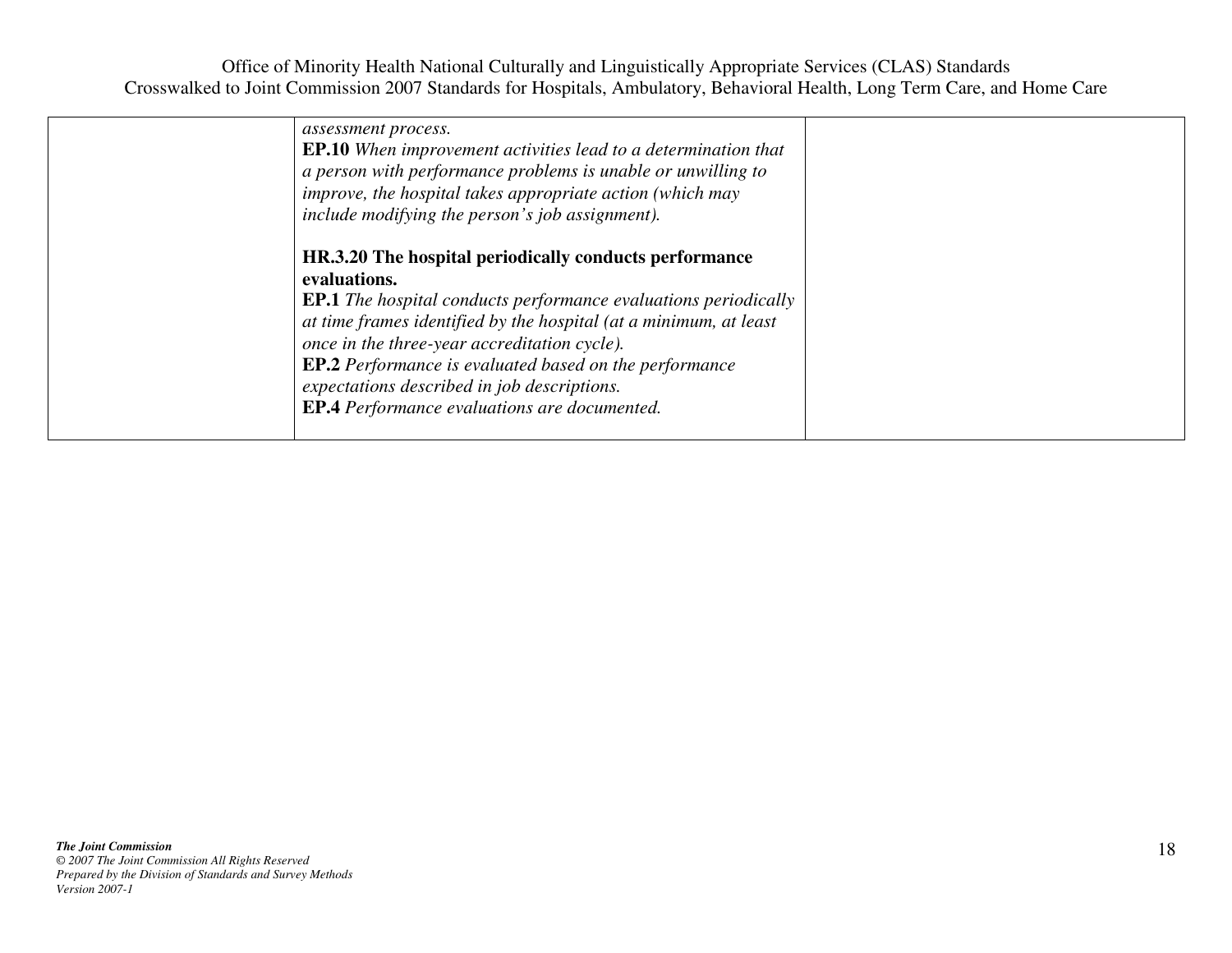| <b>OMH CLAS Standards</b>      | <b>The Joint Commission Standards</b>                                                                                       | <b>Comments</b>                                          |
|--------------------------------|-----------------------------------------------------------------------------------------------------------------------------|----------------------------------------------------------|
| <b>Standard 7. Health care</b> | RI.2.100 The organization respects the patient's right to and                                                               | The Joint Commission standards require                   |
| organizations must make        | need for effective communication.                                                                                           | organizations to assess the learning needs of            |
| available easily understood    | <b>EP.1</b> The hospital respects the right and need of patients for                                                        | patients with consideration given to cultural            |
| patient-related materials and  | effective communication.                                                                                                    | beliefs and barriers to communication related to         |
| post signage in the            | <b>EP.2</b> Written information provided is appropriate to the age,                                                         | patient education. The leadership standards              |
| languages of the commonly      | understanding, and as appropriate to the population served, the                                                             | also specify providing the necessary resources           |
| encountered groups and/or      | language of the patient.                                                                                                    | for patient education. The Ethics, Rights, and           |
| groups represented in the      | <b>EP.3</b> The hospital provides interpretation (including translation)                                                    | Responsibilities standards emphasize the                 |
| service area.                  | services as necessary.                                                                                                      | patient's right to effective communication,              |
|                                | <b>EP.4</b> The hospital addresses the needs of those with vision, speech,<br>hearing, language, and cognitive impairments. | which is necessary to meet learning needs.               |
|                                |                                                                                                                             | OMH standards are written in a broader context           |
|                                | PC.6.10 The patient receives education and training specific to                                                             | especially in the general environment where              |
|                                | the patient's needs and as appropriate to the care, treatment,                                                              | patients/consumers would be going to a specific          |
|                                | and services provided.                                                                                                      | part of the organization. Suggestions for                |
|                                | <b>EP.1</b> Education provided is appropriate to the patient's needs.                                                       | meeting compliance should include:                       |
|                                | EP.2 The assessment of learning needs addresses cultural and                                                                | A written policy and/or procedure to ensure<br>$\bullet$ |
|                                | religious beliefs, emotional barriers, desire and motivation to                                                             | development of quality non-English signage               |
|                                | learn, physical or cognitive limitations, and barriers to                                                                   | and patient related materials                            |
|                                | communication as appropriate.                                                                                               | A minimum translation process that<br>$\bullet$          |
|                                |                                                                                                                             | includes translation by trained individual,              |
|                                | LD.3.60 Communication is effective throughout the                                                                           | back translation, and/or review by target                |
|                                | organization.                                                                                                               | audience group and periodic updates                      |
|                                | <b>EP.1</b> The leaders ensure processes are in place for communicating                                                     | Compliance with existing state or local                  |
|                                | relevant information throughout the hospital in a timely manner.                                                            | nondiscrimination laws                                   |
|                                | EP.2 Effective communication occurs in the hospital, among the                                                              |                                                          |
|                                | hospital's programs, among related hospitals, with outside                                                                  |                                                          |
|                                | organizations, and with patients and families, as appropriate.                                                              |                                                          |
|                                | <b>EP.3</b> The leaders communicate the hospital's mission and                                                              |                                                          |
|                                | appropriate policies, plans, and goals to all staff.                                                                        |                                                          |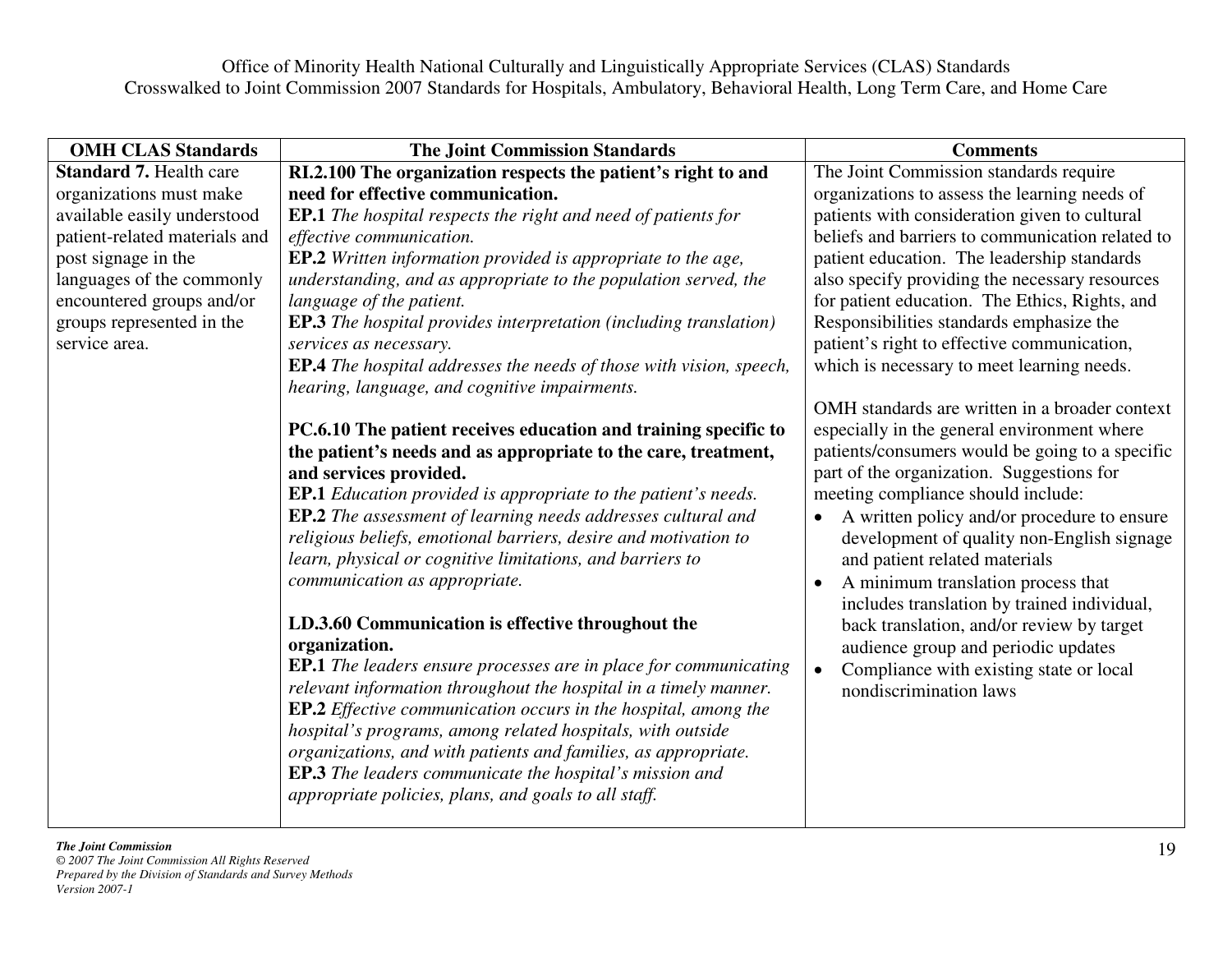| LD.3.120 The leaders plan for and support the provision and<br>coordination of patient education activities.<br><b>EP.1</b> The leaders plan and support patient education activities<br>appropriate to the hospital's mission and scope of services.<br><b>EP.2</b> The leaders identify and provide the resources necessary for |  |  |
|-----------------------------------------------------------------------------------------------------------------------------------------------------------------------------------------------------------------------------------------------------------------------------------------------------------------------------------|--|--|
| achieving educational objectives.                                                                                                                                                                                                                                                                                                 |  |  |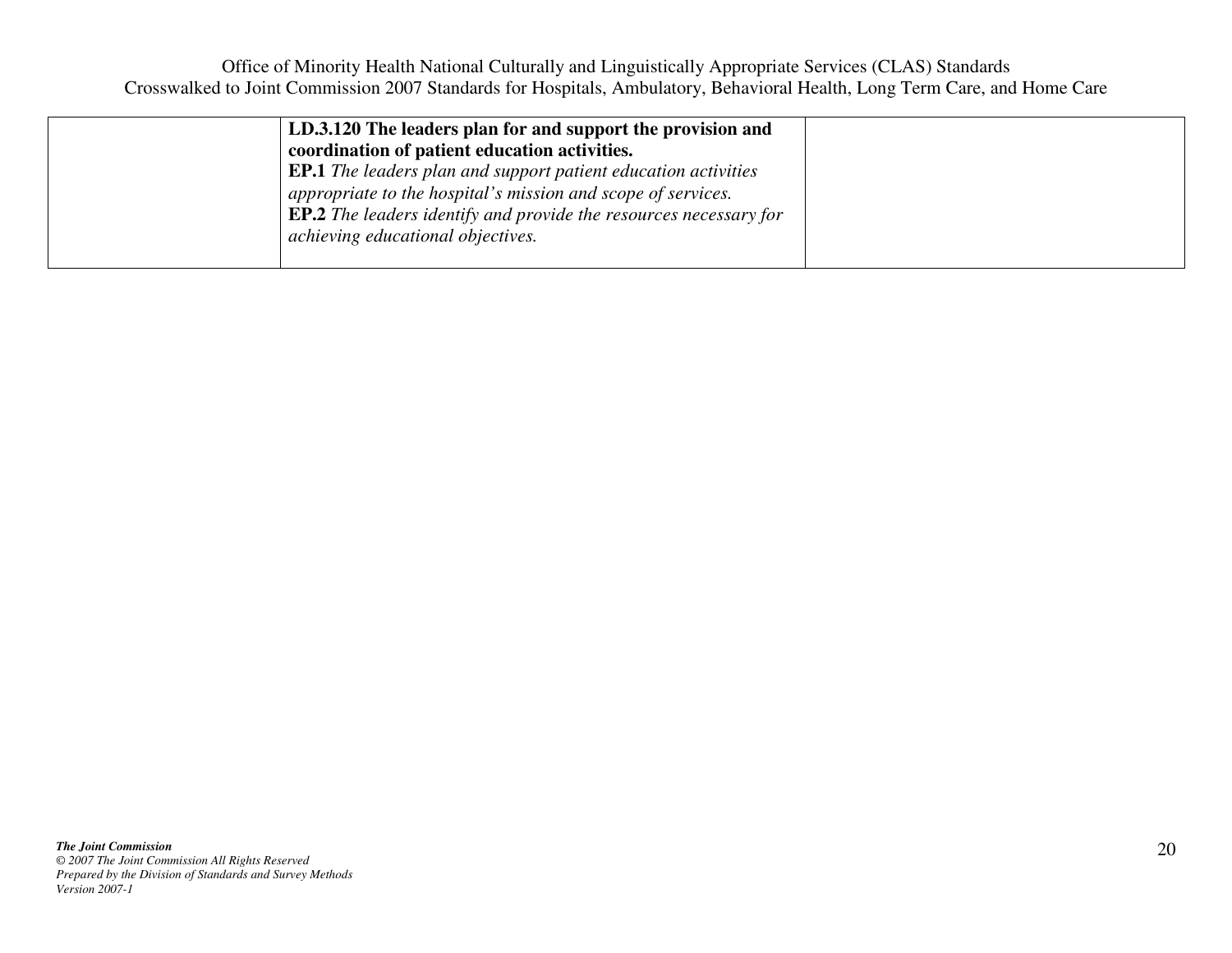| <b>OMH CLAS Standards</b>       | <b>The Joint Commission Standards</b>                                                                                       | <b>Comments</b>                                    |
|---------------------------------|-----------------------------------------------------------------------------------------------------------------------------|----------------------------------------------------|
| <b>Standard 8. Health care</b>  | LD.2.20 Each organizational program, service, site, or                                                                      | Although The Joint Commission requires             |
| organizations should develop,   | department has effective leadership.                                                                                        | organizational leadership to engage in long and    |
| implement, and promote a        | <b>EP.1</b> The program, service, site, or department leaders ensure                                                        | short term planning there is no requirement for    |
| written strategic plan that     | that operations are effective and efficient.                                                                                | a written strategic plan to provide culturally and |
| outlines clear goals, policies, | <b>EP.2</b> Leaders hold staff accountable for their responsibilities.                                                      | linguistically appropriate services. The Joint     |
| and operational plans, and      | <b>EP.3</b> Programs, services, sites, or departments providing patient                                                     | Commission standards related to planning are       |
| management                      | care are directed by one of more qualified licensed independent                                                             | not specific to carrying out CLAS-related          |
| accountability/oversight        | practitioners with appropriate clinical privileges.                                                                         | activities.                                        |
| mechanisms to provide           | <b>EP.4</b> Responsibility for administrative and clinical direction of                                                     |                                                    |
| culturally and linguistically   | these programs, services, sites, or departments is defined in                                                               | OMH suggests the following activities to meet      |
| appropriate services.           | writing.                                                                                                                    | the intent of this standard:                       |
|                                 | <b>EP.5</b> Leaders ensure that a process is in place to coordinate                                                         | Designated personnel or department should          |
|                                 | care, treatment, and service processes among programs, services,                                                            | have authority to implement CLAS specific          |
|                                 | sites, or departments.                                                                                                      | activities as well as monitor responsiveness of    |
|                                 |                                                                                                                             | whole organization                                 |
|                                 | LD.3.10 The leaders engage in both short-term and long-term                                                                 | Strategic plan developed with participation        |
|                                 | planning.                                                                                                                   | of consumers, community and staff                  |
|                                 | <b>EP.1</b> Leaders create vision, mission, and goal statements.                                                            | Results of data gathering and self                 |
|                                 | EP.2 The hospital's plan for services specifies which care,                                                                 | assessment processes should informed the           |
|                                 | treatment, or services are provided directly and which through                                                              | development and refinement of goals, plans,        |
|                                 | consultation, contract, or other agreement.                                                                                 | and policies                                       |
|                                 | EP.26 Planning for care, treatment, and services addresses the<br>following: the needs and expectations of patients and, as |                                                    |
|                                 | appropriate, families and referral sources, staff needs, the scope                                                          |                                                    |
|                                 | of care, treatment, and services needed by patients at all of the                                                           |                                                    |
|                                 | hospital's locations, resources (financial and human) for                                                                   |                                                    |
|                                 | providing care and support services, recruitment, retention,                                                                |                                                    |
|                                 | development, and continuing education needs for all staff, and                                                              |                                                    |
|                                 | data for measuring the performance of processes and outcomes of                                                             |                                                    |
|                                 | care.                                                                                                                       |                                                    |
|                                 |                                                                                                                             |                                                    |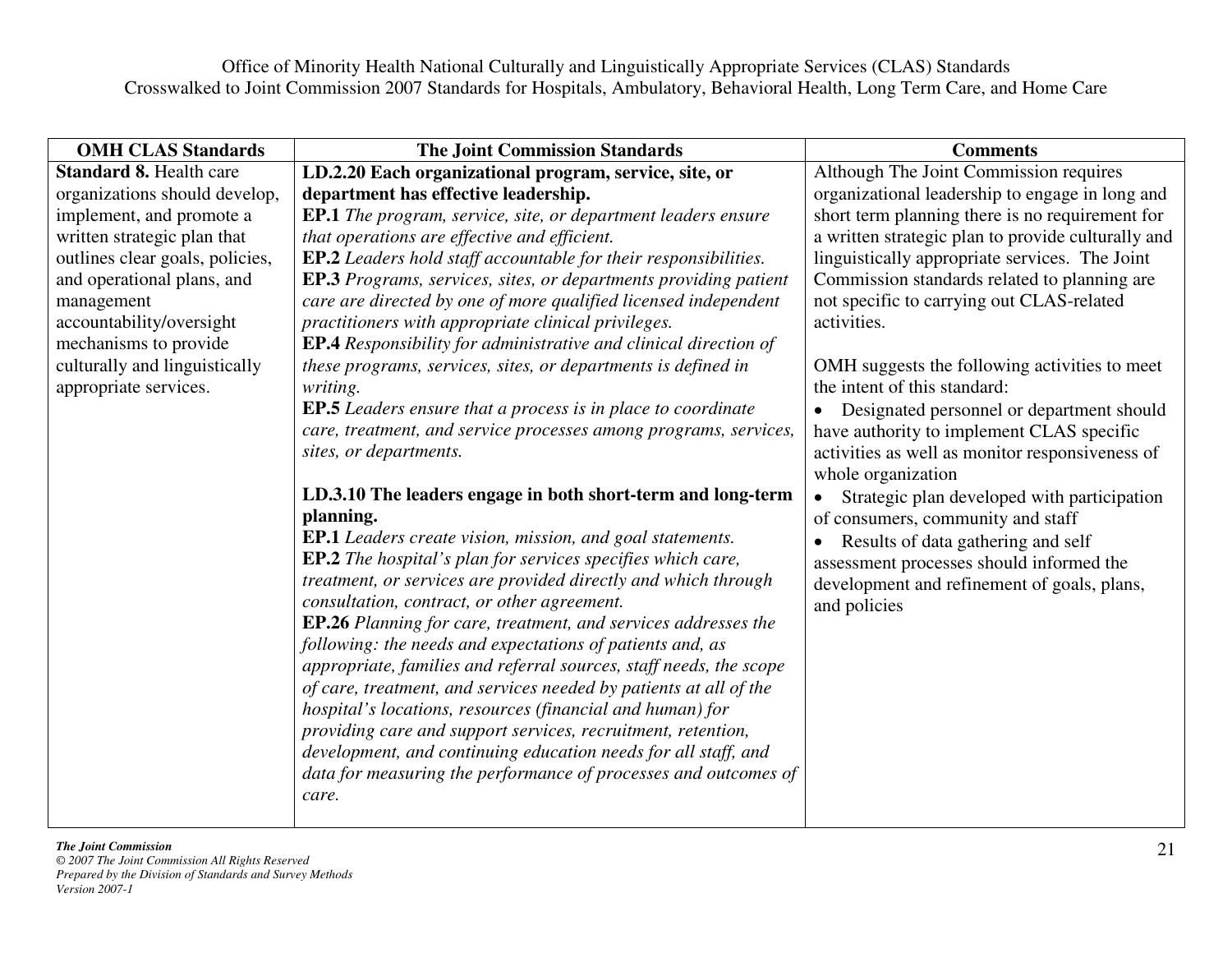| LD.3.90 The leaders develop and implement policies and                 |
|------------------------------------------------------------------------|
| procedures for care, treatment, and services.                          |
| <b>EP.1</b> The leaders develop policies and procedures that guide and |
| support patient care, treatment, and services.                         |
| <b>EP.2</b> Policies and procedures are consistently implemented.      |
|                                                                        |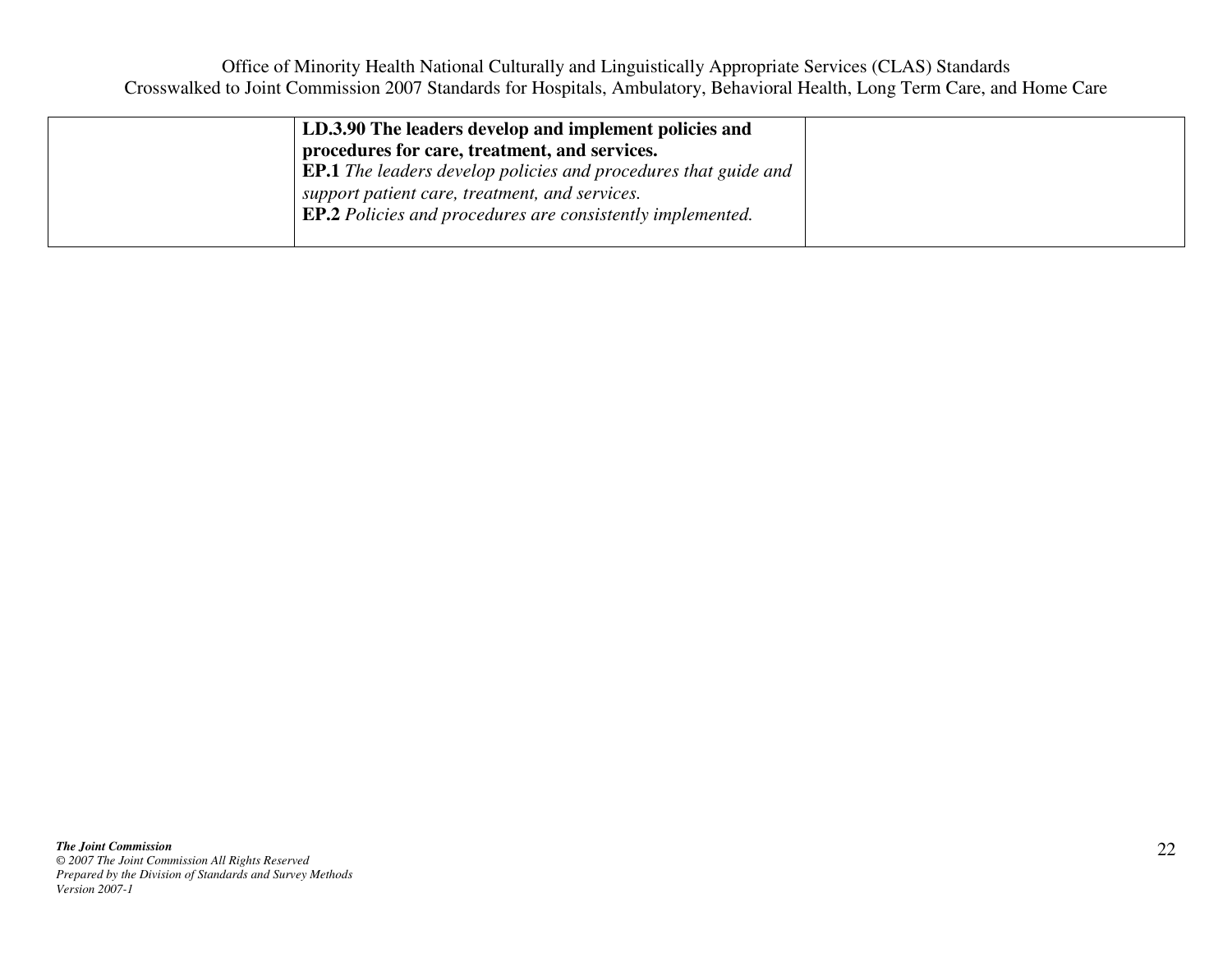| <b>OMH CLAS Standards</b>      | <b>The Joint Commission Standards</b>                                       | <b>Comments</b>                                  |
|--------------------------------|-----------------------------------------------------------------------------|--------------------------------------------------|
| <b>Standard 9. Health care</b> | LD.4.10 The leaders set expectations, plan, and manage                      | The Joint Commission standards do not directly   |
| organizations should           | processes to measure, assess, and improve the hospital's (AHC,              | address this OMH standard. However, an           |
| conduct initial and ongoing    | BHC, CAH, HAP, LTC, OME: governance,) management,                           | organization may choose to conduct               |
| organizational self-           | clinical, and support activities.                                           | assessments of these activities as part of their |
| assessments of CLAS-           | <b>EP.1</b> The leaders set expectations for performance improvement.       | performance improvement activities.              |
| related activities and are     | <b>EP.2</b> The leaders develop plans for performance improvement.          |                                                  |
| encouraged to integrate        | <b>EP.3</b> The leaders manage processes to improve hospital                | OMH standards note that surveys are a good       |
| cultural and linguistic        | performance.                                                                | tool for collecting data however the surveys     |
| competence-related             | <b>EP.4</b> The leaders participate in performance improvement              | should be culturally and linguistically          |
| measures into their internal   | activities.                                                                 | appropriate. Findings from surveys should be     |
| audits, performance            | EP.5 Appropriate individuals and professions from each relevant             | integrated into the existing QI activities       |
| improvement programs,          | program, service, site, or department participate collaboratively in        |                                                  |
| patient satisfaction           | hospitalwide performance improvement activities.                            |                                                  |
| assessments, and outcomes      |                                                                             |                                                  |
| based evaluations.             | LD.4.50 The leaders set performance improvement priorities                  |                                                  |
|                                | and identify how the hospital adjusts priorities in response to             |                                                  |
|                                | unusual or urgent events.                                                   |                                                  |
|                                | <b>EP.1</b> The leaders set priorities for performance improvement for      |                                                  |
|                                | hospital-wide activities, staffing effectiveness, and patient health        |                                                  |
|                                | outcomes.                                                                   |                                                  |
|                                |                                                                             |                                                  |
|                                | PI.1.10 The organization collects data to monitor its                       |                                                  |
|                                | performance.                                                                |                                                  |
|                                | <b>EP.1</b> The hospital collects data for priorities identified by leaders |                                                  |
|                                | (see LD.4.50).                                                              |                                                  |
|                                | <b>EP.3</b> The hospital collects data on the perceptions of care,          |                                                  |
|                                | treatment, and services of patients, including the following: their         |                                                  |
|                                | specific needs and expectations, how well the hospital meets these          |                                                  |
|                                | needs and expectations, how the hospital can improve patient                |                                                  |
|                                | safety, and the effectiveness of pain management, when applicable.          |                                                  |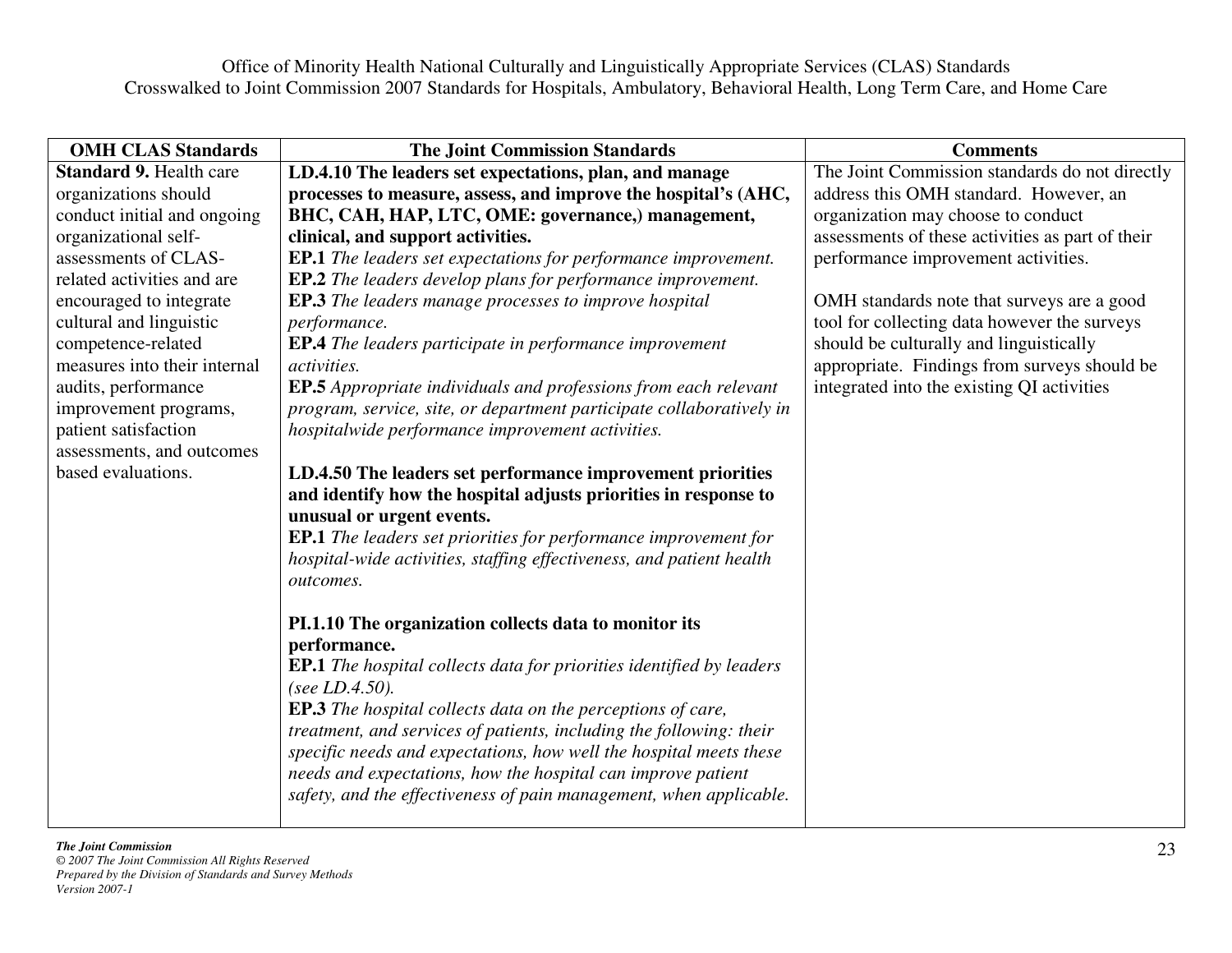| <b>OMH CLAS Standards</b>       | <b>The Joint Commission Standards</b>                                   | <b>Comments</b>                                                                               |
|---------------------------------|-------------------------------------------------------------------------|-----------------------------------------------------------------------------------------------|
| <b>Standard 10. Health care</b> | IM.6.20 Records contain patient-specific information, as                | The Joint Commission standards require                                                        |
| organizations should ensure     | appropriate, to the care, treatment, and services provided.             | organizations to provide access to all relevant                                               |
| that data on the individual     | <b>EP.2</b> Medical records contain, as applicable, the following       | information from a patient's record however                                                   |
| patient's/consumer's race,      | demographic information: patient's name, sex, address, date of          | this information does not include race and                                                    |
| ethnicity, and spoken and       | birth, and authorized representative, legal status of patients          | ethnicity. In January 2006 a new requirement                                                  |
| written language are collected  | receiving behavioral health care services, and the patient's            | was implemented to document language and                                                      |
| in health records, integrated   | language and communication needs.                                       | communication needs in the medical record.                                                    |
| into the organization's         | <b>EP.7 (OME only)</b> The following demographic information is         |                                                                                               |
| management information          | included in the patient record: name, sex, address, phone               | OMH suggests collecting data about race,                                                      |
| systems, and periodically       | number, and date of birth; the name of any legally authorized           | ethnicity and language at the first point of                                                  |
| updated.                        | representative; and the name and telephone number of the family         | contact from the patients/consumers. The                                                      |
|                                 | member to be contacted in the event of emergency or death, and          | organization should also be sensitive when                                                    |
|                                 | the patient's language and communication needs, as applicable.          | requesting this information and emphasize with<br>patients/consumers that this information is |
|                                 | IM.6.60 The organization provides access to relevant                    | confidential and not intended to be used for                                                  |
|                                 | information from a patient's record as needed for use in                | discriminatory purposes.                                                                      |
|                                 | patient care, treatment, and services.                                  |                                                                                               |
|                                 | <b>EP.1</b> The hospital has a process to track the location of all     |                                                                                               |
|                                 | components of the medical record.                                       |                                                                                               |
|                                 | <b>EP.2</b> The hospital uses a system to assemble required information |                                                                                               |
|                                 | or make available a summary of information relative for patient         |                                                                                               |
|                                 | care, treatment, and services provided.                                 |                                                                                               |
|                                 |                                                                         |                                                                                               |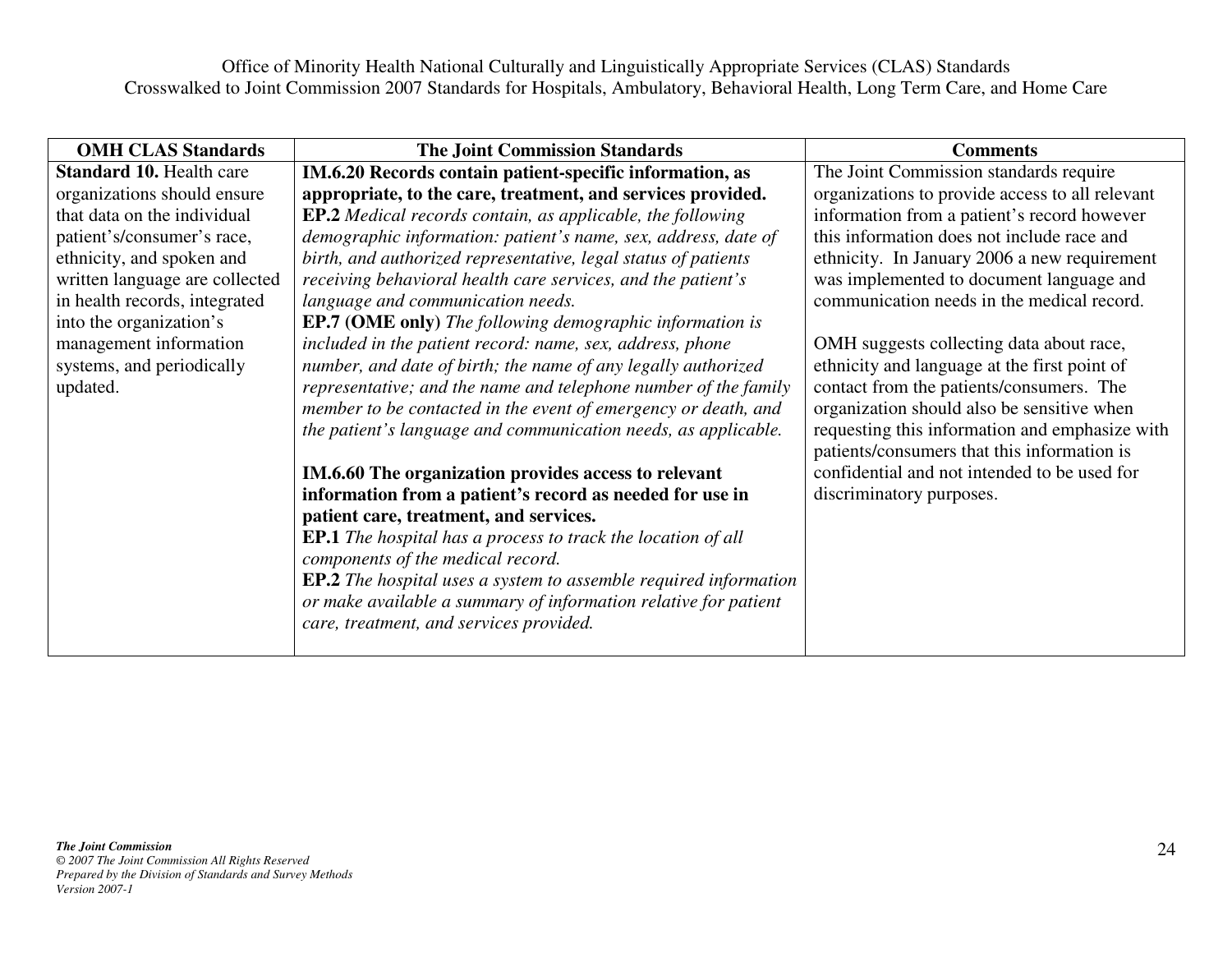| <b>OMH CLAS Standards</b>         | <b>The Joint Commission Standards</b> | <b>Comments</b>                             |
|-----------------------------------|---------------------------------------|---------------------------------------------|
| <b>Standard 11. Health care</b>   | N/A                                   | OMH suggests a healthcare organization      |
| organizations should maintain     |                                       | involve the community in the design and     |
| a current demographic,            |                                       | implementation of the community profile and |
| cultural, and epidemiological     |                                       | needs assessment.                           |
| profile of the community as       |                                       |                                             |
| well as a needs assessment to     |                                       |                                             |
| accurately plan for and           |                                       |                                             |
| implement services that           |                                       |                                             |
| respond to the cultural and       |                                       |                                             |
| linguistic characteristics of the |                                       |                                             |
| service area.                     |                                       |                                             |
|                                   |                                       |                                             |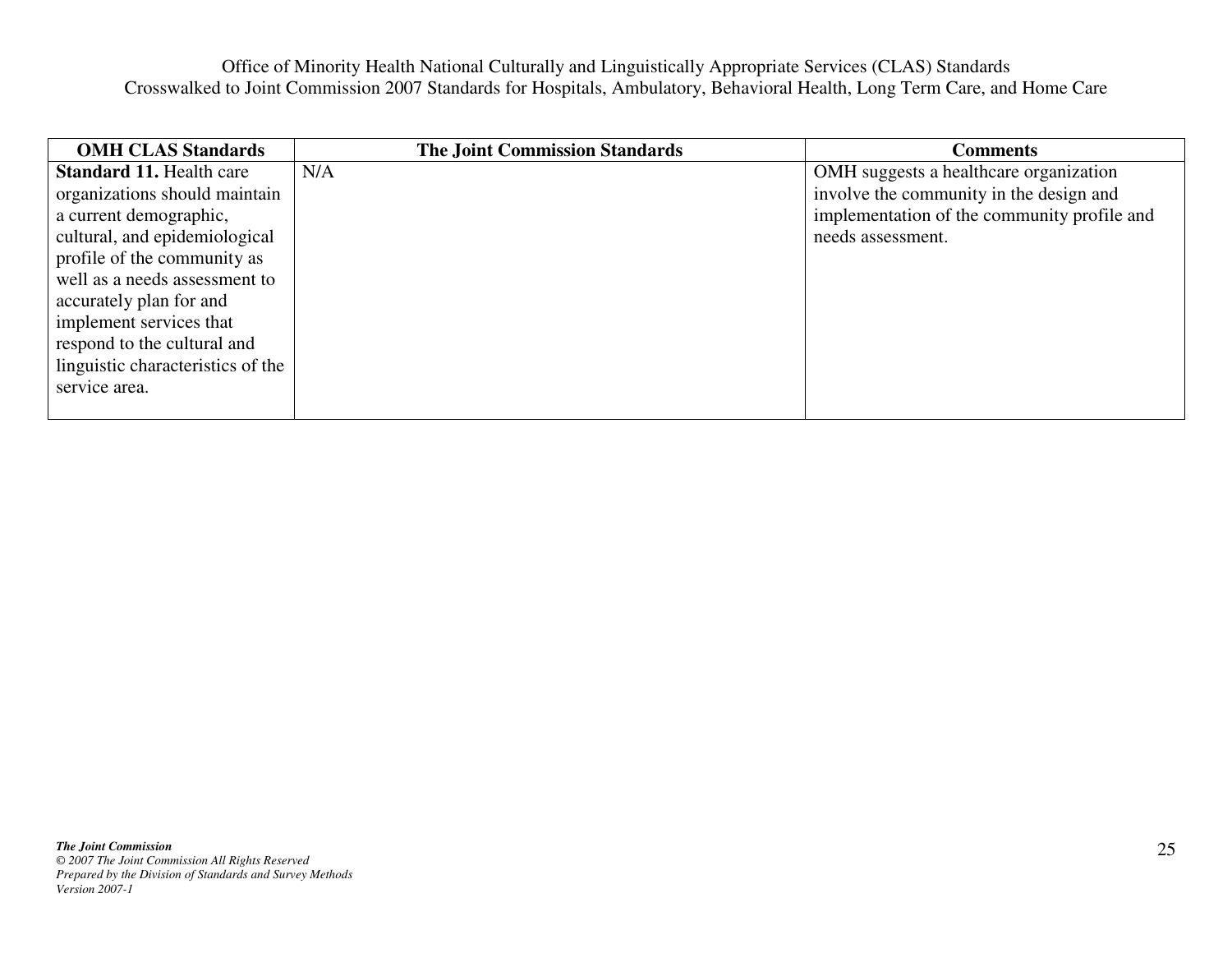| <b>OMH CLAS Standards</b>       | <b>The Joint Commission Standards</b> | <b>Comments</b>                              |
|---------------------------------|---------------------------------------|----------------------------------------------|
| <b>Standard 12. Health care</b> | N/A                                   | There are no Joint Commission standards that |
| organizations should develop    |                                       | address this OMH standard, however an        |
| participatory, collaborative    |                                       | organization might consider incorporating    |
| partnerships with               |                                       | CLAS standards as an agenda item in a        |
| communities and utilize a       |                                       | community council if one exists.             |
| variety of formal and informal  |                                       |                                              |
| mechanisms to facilitate        |                                       | OMH suggests involving relevant community    |
| community and                   |                                       | groups and patients/consumers in the         |
| patient/consumer involvement    |                                       | implementation of the community profile and  |
| in designing and                |                                       | needs assessment.                            |
| implementing CLAS-related       |                                       |                                              |
| activities.                     |                                       |                                              |
|                                 |                                       |                                              |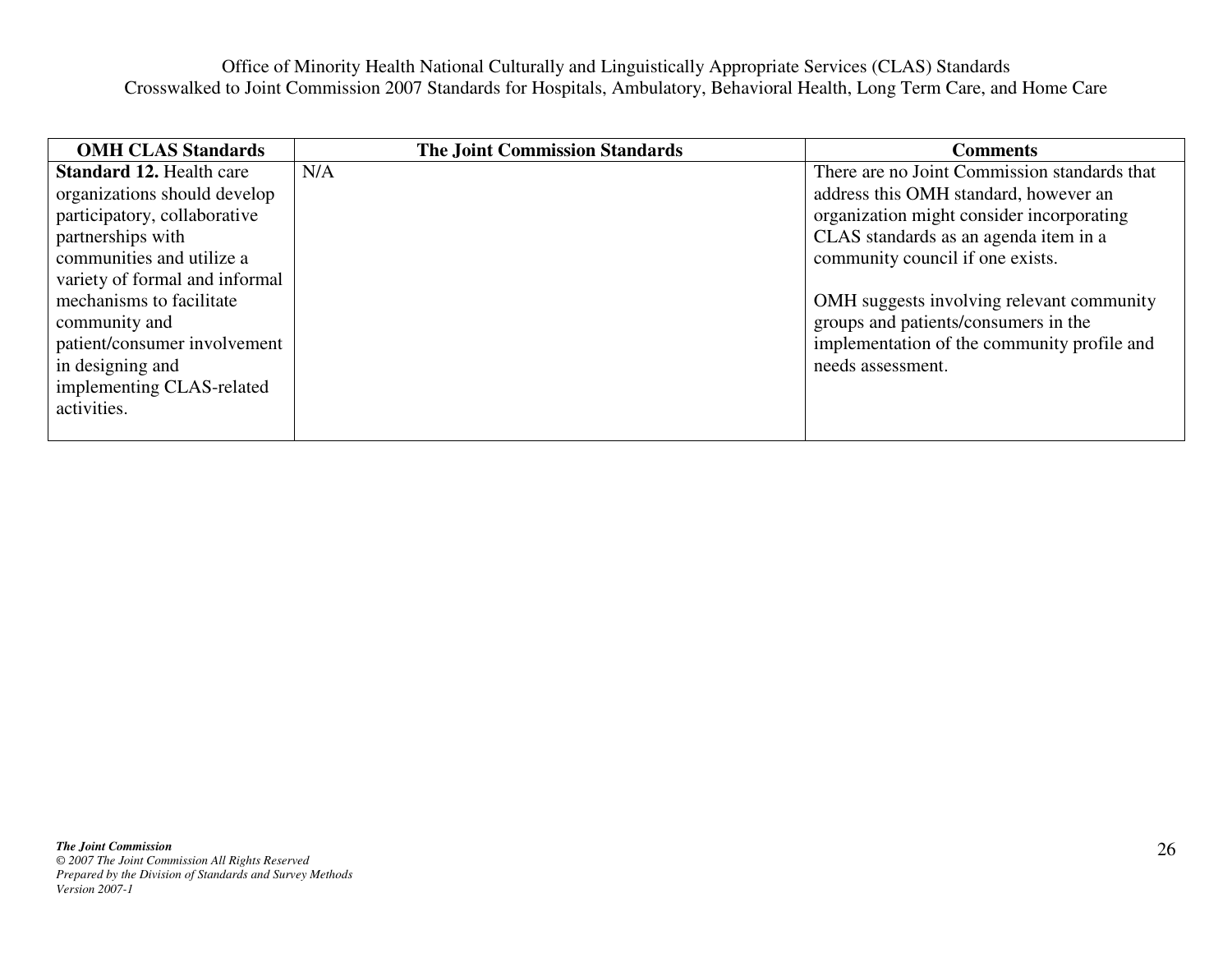| <b>OMH CLAS Standards</b>       | <b>The Joint Commission Standards</b>                                    | <b>Comments</b>                                 |
|---------------------------------|--------------------------------------------------------------------------|-------------------------------------------------|
| <b>Standard 13. Health care</b> | RI.2.120 The organization addresses the resolution of                    | The Joint Commission addresses this item in the |
| organizations should ensure     | complaints from patients and their families.                             | Ethics, Rights and Responsibilities chapter but |
| that conflict and grievance     | <b>EP.1</b> The hospital informs patients, families, and staff about the | does not specifically address the need for the  |
| resolution processes are        | complaint (LTC only internal complaint/grievance) resolution             | processes to be culturally and linguistically   |
| culturally and linguistically   | process.                                                                 | sensitive.                                      |
| sensitive and capable of        | <b>EP.2</b> The hospital receives, reviews, and when possible, resolves  |                                                 |
| identifying, preventing and     | complaints from patients and their families.                             | OMH suggests an organization can meet the       |
| resolving cross-cultural        | <b>EP.6 (LTC only)</b> The organization prominently posts a              | intent of this standard by considering some of  |
| conflicts or complaints by      | description of the complaint/grievance process in the facility.          | the following:                                  |
| patients/consumers.             | <b>EP.7 (LTC only)</b> If the organization does not resolve the          | Provide cultural competence training to staff   |
|                                 | complaint/grievance to the resident's or family's satisfaction, it       | who handle complaints and grievances or other   |
|                                 | refers them to other sources of assistance, such as ombudsman,           | legal or ethical conflict issues                |
|                                 | legal services, or adult protective services programs.                   | Provide notice in other languages about the     |
|                                 |                                                                          | right to file a complaint or grievance          |
|                                 |                                                                          | Provide name and number of individual           |
|                                 |                                                                          | responsible for disposition of grievance        |
|                                 |                                                                          | Offer ombudsperson services                     |
|                                 |                                                                          | Include oversight and monitoring of             |
|                                 |                                                                          | culturally or linguistically related            |
|                                 |                                                                          | complaints/grievances are part of organization  |
|                                 |                                                                          | quality program                                 |
|                                 |                                                                          |                                                 |